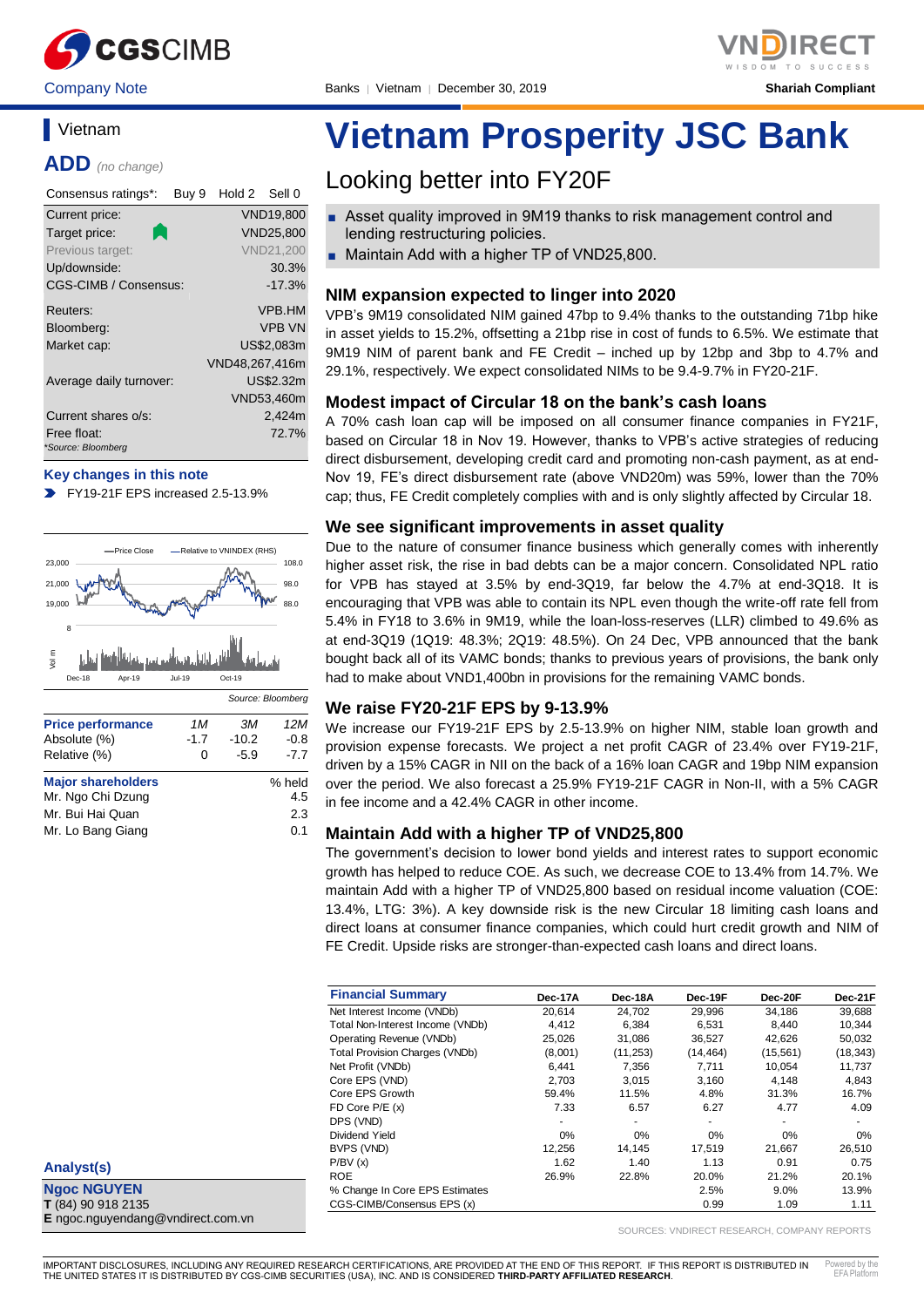



## Loan growth, credit cost improvement raise profit

| Figure 1: 9M19 results summary (VNDbn unless otherwise noted) |          |          |         |             |       |          |          |         |                                   |                                                                                                                                               |  |
|---------------------------------------------------------------|----------|----------|---------|-------------|-------|----------|----------|---------|-----------------------------------|-----------------------------------------------------------------------------------------------------------------------------------------------|--|
| <b>Profit &amp; Loss Statement</b>                            | 3Q19     | 3Q18     | yoy%    | <b>2Q19</b> | qoq%  | 9M19     | 9M18     | yoy%    | % of VND<br>previous<br>forecasts | <b>Comments</b>                                                                                                                               |  |
| Net interest income                                           | 7,977    | 6,002    | 32.9%   | 7,666       | 4.1%  | 22,428   | 18,189   | 23.3%   | 78.4%                             | Above our forecast because of the increase in<br>Assets yields and the slightly change in COF.<br>In other word, the bank's NIM was improved. |  |
| Non-interest income                                           | 1,524    | 1,599    | $-4.7%$ | 1,204       | 26.7% | 3,905    | 3,923    | $-0.5%$ | 52.1%                             | Below our forecast due to slow recovery of<br>bad debt and FX trading.                                                                        |  |
| Operating revenue                                             | 9,501    | 7,602    | 25.0%   | 8,869       | 7.1%  | 26,334   | 22,112   | 19.1%   | 72.9%                             |                                                                                                                                               |  |
| Operation expenses                                            | (3, 122) | (3, 104) | 0.6%    | (3,044)     | 2.6%  | (9, 142) | (7, 793) | 17.3%   | 74.4%                             | In line with our forecast.                                                                                                                    |  |
| Pre-provision profit                                          | 6,379    | 4,497    | 41.8%   | 5,826       | 9.5%  | 17,192   | 14,319   | 20.1%   | 72.1%                             | Slightly below our forecast.                                                                                                                  |  |
| Provision expenses                                            | (3, 523) | (2,748)  | 28.2%   | (3,523)     | 0.0%  | (9,993)  | (8, 194) | 21.9%   | 69.6%                             |                                                                                                                                               |  |
| Pre-tax profit                                                | 2,856    | 1,749    | 63.3%   | 2,303       | 24.0% | 7,199    | 6,125    | 17.5%   | 76.0%                             |                                                                                                                                               |  |
| Net profit                                                    | 2,283    | 1,399    | 63.1%   | 2,049       | 11.4% | 5,754    | 4,900    | 17.4%   | 75.9%                             | In line with our forecast.                                                                                                                    |  |
| SOURCES: VNDIRECT RESEARCH, COMPANY REPORTS                   |          |          |         |             |       |          |          |         |                                   |                                                                                                                                               |  |

| Figure 2: VPB's key ratios by quarter |       |       |       |       |                                             |       |       |  |  |
|---------------------------------------|-------|-------|-------|-------|---------------------------------------------|-------|-------|--|--|
| Key ratios                            | 1Q18  | 2Q18  | 3Q18  | 4Q18  | 1Q19                                        | 2Q19  | 3Q19  |  |  |
| NII/Total operating income (TOI)      | 78.7% | 89.9% | 79.0% | 72.6% | 85.2%                                       | 86.4% | 84.0% |  |  |
| Non-II/TOI                            | 21.3% | 10.1% | 21.0% | 27.4% | 14.8%                                       | 13.6% | 16.0% |  |  |
| NIM (trailing 12 months)              | 8.9%  | 9.0%  | 9.0%  | 8.8%  | 8.8%                                        | 9.0%  | 9.3%  |  |  |
| NPL (Non-performing loans)            | 4.1%  | 4.1%  | 4.7%  | 3.5%  | 3.6%                                        | 3.4%  | 3.5%  |  |  |
| LLR (Loan-loss-reserve)               | 44.5% | 43.9% | 41.7% | 45.9% | 48.3%                                       | 48.5% | 49.6% |  |  |
| Credit cost (annualised)              | 5.7%  | 5.7%  | 5.7%  | 5.7%  | 5.7%                                        | 5.5%  | 5.6%  |  |  |
| ROAA (trailing 12 months)             | 2.7%  | 2.7%  | 2.5%  | 2.4%  | 2.2%                                        | 2.3%  | 2.5%  |  |  |
| ROAE (trailing 12 months)             | 27.8% | 27.9% | 22.9% | 22.8% | 19.7%                                       | 20.6% | 22.7% |  |  |
|                                       |       |       |       |       | SOURCES: VNDIRECT RESEARCH, COMPANY REPORTS |       |       |  |  |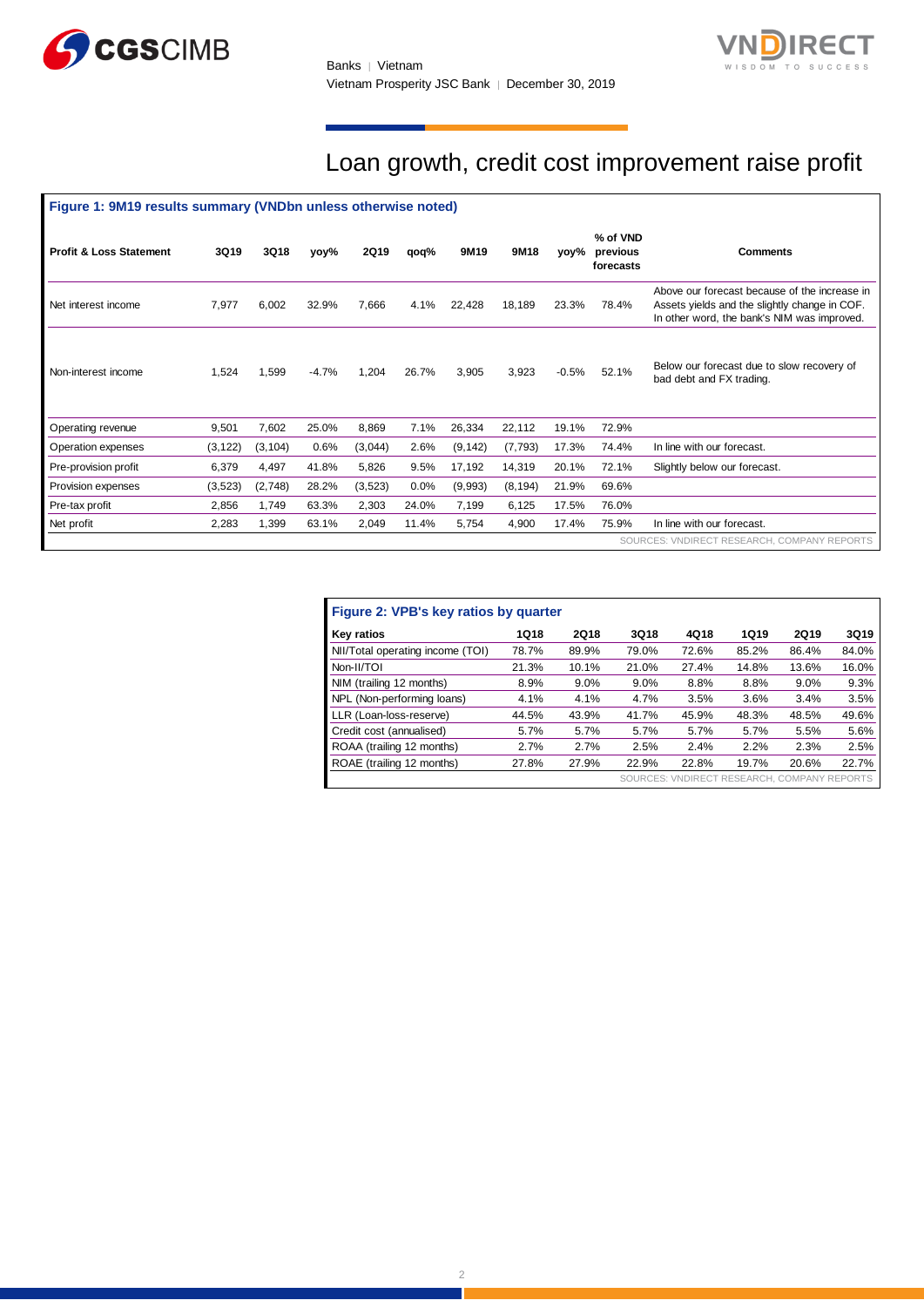

Banks │ Vietnam Vietnam Prosperity JSC Bank │ December 30, 2019



|                      |           | Old forecasts |              |           | <b>New forecasts</b> |              |          | Change            |            | <b>Comments</b>                                                                                                                                                                                                                                                                                                                                                                                                                                                                                                                                                                                                                                                                                                                                                                                                                                                                                                                                                                                         |
|----------------------|-----------|---------------|--------------|-----------|----------------------|--------------|----------|-------------------|------------|---------------------------------------------------------------------------------------------------------------------------------------------------------------------------------------------------------------------------------------------------------------------------------------------------------------------------------------------------------------------------------------------------------------------------------------------------------------------------------------------------------------------------------------------------------------------------------------------------------------------------------------------------------------------------------------------------------------------------------------------------------------------------------------------------------------------------------------------------------------------------------------------------------------------------------------------------------------------------------------------------------|
|                      | FY19F     | FY20F         | <b>FY21F</b> | FY19F     | <b>FY20F</b>         | <b>FY21F</b> |          | FY19F FY20F FY21F |            |                                                                                                                                                                                                                                                                                                                                                                                                                                                                                                                                                                                                                                                                                                                                                                                                                                                                                                                                                                                                         |
| Net interest income  | 28,619    | 31,338        | 34,982       | 29,996    | 34,186               | 39,688       | 4.8%     |                   | 9.1% 13.5% | We increase our NIM assumptions for FY19-21F to around 9.3-<br>9.4% from 8.5-8.9% as (1) the SBV tries to regulate black<br>credit while the demand for consumer finance maintains high.<br>As a result, while regulating the activities of the consumer<br>finance companies, SBV also lets these companies expand<br>their businesses to support the economy development,<br>boosting loan growth; (2) Circular 18/2019 (effective in FY20F<br>) requires cash loan cap for FY21F at 70%, slightly affects FE<br>Credit due to its cash loan and credit card porfolio strategy. As<br>at end Nov 19, FE's direct disbursement rate (above 20 million<br>VND) is 59%, lower than 70%; thus, FE Credit completely<br>complies with and is slightly affected by Circular 18. Hence,<br>VPB with its large customer bases (more than 3m customers<br>of parent bank and 10m customers of FE credit) and digital<br>banking system development can be benefited in the coming<br>years, improving its NIM. |
| Non-interest income  | 7,502     | 8,857         | 10,649       | 6.531     | 8,440                | 10,344       | $-12.9%$ | $-4.7%$           | $-2.9%$    | We lower non-II forecasts as in 9M19 except the service<br>income, other non-II were lower than our previous forecasts.                                                                                                                                                                                                                                                                                                                                                                                                                                                                                                                                                                                                                                                                                                                                                                                                                                                                                 |
| Operating revenue    | 36,121    | 40,195        | 45,631       | 36,527    | 42,626               | 50,032       | 1.1%     | 6.0%              | 9.6%       |                                                                                                                                                                                                                                                                                                                                                                                                                                                                                                                                                                                                                                                                                                                                                                                                                                                                                                                                                                                                         |
| Operating expenses   | (12, 281) | (13,666)      | (15, 515)    | (12, 419) | (14, 493)            | (17, 011)    | 1.1%     | 6.0%              | 9.6%       |                                                                                                                                                                                                                                                                                                                                                                                                                                                                                                                                                                                                                                                                                                                                                                                                                                                                                                                                                                                                         |
| Pre-provision profit | 23,840    | 26,529        | 30,117       | 24,108    | 28,133               | 33,021       | 1.1%     | 6.0%              | 9.6%       |                                                                                                                                                                                                                                                                                                                                                                                                                                                                                                                                                                                                                                                                                                                                                                                                                                                                                                                                                                                                         |
| Provision expenses   | (14, 364) | (14, 839)     | (17,060)     | (14, 464) | (15, 561)            | (18, 343)    | 0.7%     | 4.9%              | 7.5%       | We change provision expense for FY19-21F as the bank wants<br>to increase provisioning to fully provision for debt sold to<br>Vietnam Asset Management Company (VAMC) in FY19F.                                                                                                                                                                                                                                                                                                                                                                                                                                                                                                                                                                                                                                                                                                                                                                                                                         |
| Pre-tax profit       | 9,476     | 11,690        | 13,056       | 9,643     | 12,573               | 14,678       | 1.8%     | 7.6%              | 12.4%      |                                                                                                                                                                                                                                                                                                                                                                                                                                                                                                                                                                                                                                                                                                                                                                                                                                                                                                                                                                                                         |
| Net profit           | 7,577     | 9,348         | 10,441       | 7,711     | 10,054               | 11,737       | 1.8%     |                   | 7.6% 12.4% |                                                                                                                                                                                                                                                                                                                                                                                                                                                                                                                                                                                                                                                                                                                                                                                                                                                                                                                                                                                                         |

| Figure 4: 9M19 results of the standalone bank and FE Credit, based on our estimates |                  |                 |          |                  |          |          |  |  |
|-------------------------------------------------------------------------------------|------------------|-----------------|----------|------------------|----------|----------|--|--|
|                                                                                     |                  | Standalone bank |          | <b>FE Credit</b> |          |          |  |  |
| FYE (VNDbn)                                                                         | 9M <sub>19</sub> | 9M18            | yoy%     | 9M19             | 9M18     | yoy%     |  |  |
| Net interest income                                                                 | 9.108            | 7.727           | 17.9%    | 13.320           | 10,462   | 27.3%    |  |  |
| Non-interest income                                                                 | 4.694            | 5.839           | $-19.6%$ | (789)            | (1,916)  | $-58.8%$ |  |  |
| Operating revenue                                                                   | 13,802           | 13,566          | 1.7%     | 12,531           | 8,547    | 46.6%    |  |  |
| Operation expenses                                                                  | (4,813)          | (4, 311)        | 11.6%    | (4,329)          | (3, 482) | 24.3%    |  |  |
| Pre-provision profit                                                                | 8,990            | 9.255           | $-2.9%$  | 8.202            | 5,064    | 62.0%    |  |  |
| Total provision charges                                                             | (3,879)          | (2, 553)        | 51.9%    | (6, 114)         | (5,641)  | 8.4%     |  |  |
| Pre-tax profit                                                                      | 3.711            | 3.847           | $-3.5%$  | 3.488            | 2.278    | 53.1%    |  |  |

SOURCES: VNDIRECT RESEARCH, COMPANY REPORTS

### **VALUATION: Maintain Add with a higher TP of VND25,800**

We upgrade our TP to VND25,800 from VND21,200 given our higher earnings forecasts thanks to higher NIM assumptions, subtle improvement in asset quality, stable provision expense forecasts, and lower cost of equity. The higher NIM assumption is driven by potentially higher economic growth boosted by government policy and lower cost of equity on lower government bond yields and interest rate cuts.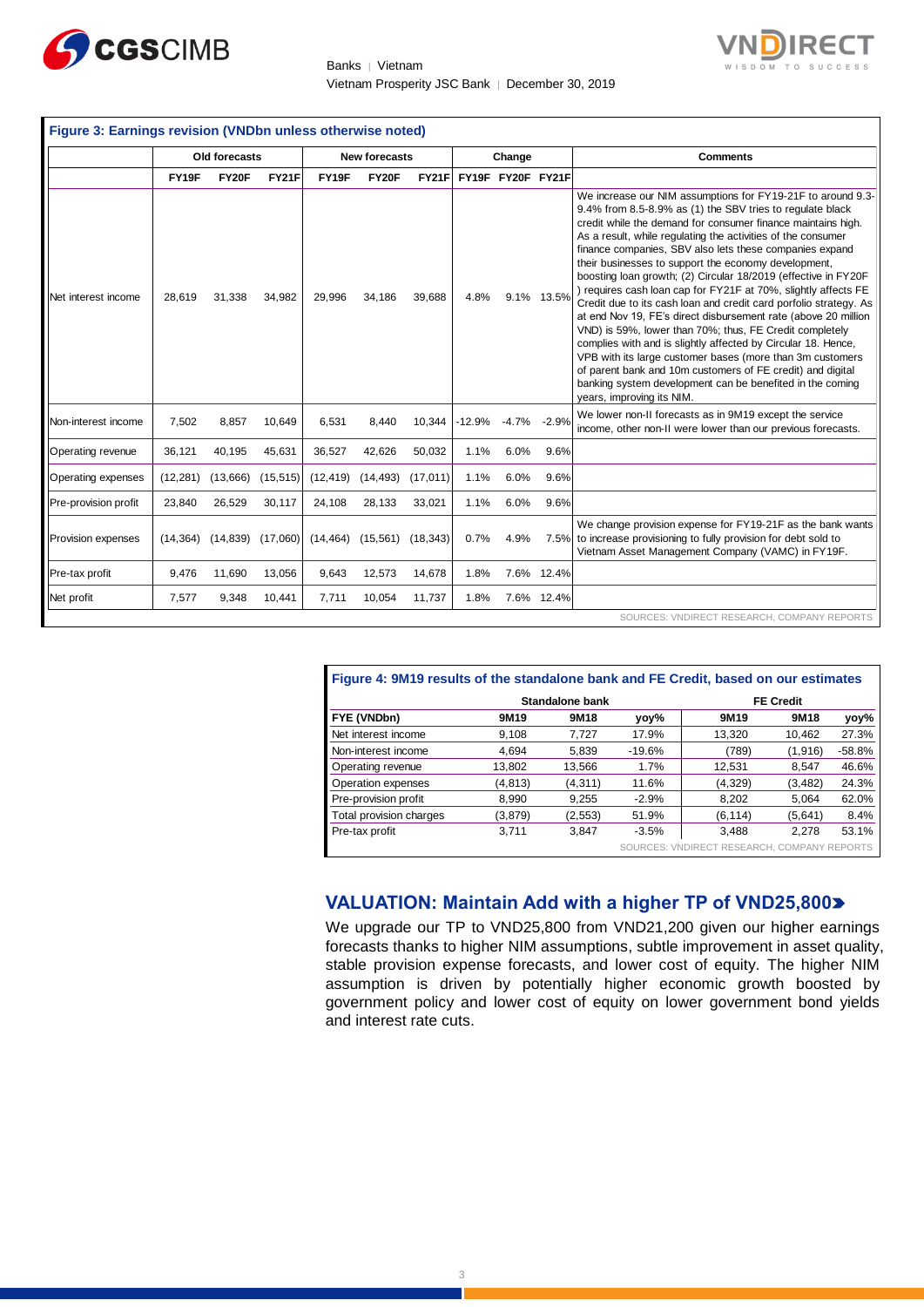

Banks │ Vietnam Vietnam Prosperity JSC Bank │ December 30, 2019

#### **Figure 5: Key assumptions of our valuation on residual income method, based on our estimates**

T

| <b>General assumptions</b>          | 2019F  | 2020F | 2021F                                       | 2022F | 2023F | Terminal |
|-------------------------------------|--------|-------|---------------------------------------------|-------|-------|----------|
| Risk free rate                      | 4.0%   | 4.0%  | 4.0%                                        | 4.0%  | 4.0%  | 4.0%     |
| Equity risk premium                 | 10.0%  | 10.0% | 10.0%                                       | 10.0% | 10.0% | 10.0%    |
| <b>Beta</b>                         | 0.9    | 0.9   | 0.9                                         | 0.9   | 0.9   | 0.9      |
| Cost of equity                      | 13.4%  | 13.4% | 13.4%                                       | 13.4% | 13.4% | 13.4%    |
| Long-term growth rate               |        |       |                                             |       |       | 3.0%     |
| (in VND bn)                         |        |       |                                             |       |       |          |
| Opening shareholders' equity        | 34,750 |       |                                             |       |       |          |
| PV of residual income (5 years)     | 13,766 |       |                                             |       |       |          |
| PV of terminal value                | 14,168 |       |                                             |       |       |          |
| Implied EV                          | 62.684 |       |                                             |       |       |          |
| No. of o/s shares (m shares)        | 2,424  |       |                                             |       |       |          |
| Implied value per share (VND/share) | 25,863 |       |                                             |       |       |          |
| Target price (VND/share, rounded)   | 25,800 |       |                                             |       |       |          |
|                                     |        |       | SOURCES: VNDIRECT RESEARCH, COMPANY REPORTS |       |       |          |

| Figure 6: Regional peers comparison  |                |                                             |                  |                     |               |        |      |        |      |                                        |                                |       |
|--------------------------------------|----------------|---------------------------------------------|------------------|---------------------|---------------|--------|------|--------|------|----------------------------------------|--------------------------------|-------|
| <b>Bank</b>                          | Ticker         | Bloomberg Recommen<br>dation                | Closing<br>price | <b>Target price</b> | Market<br>Cap | P/B(x) |      | P/E(x) |      | $3 - yr$<br>Forward<br><b>EPS CAGR</b> | <b>ROE (%)</b>                 |       |
|                                      |                |                                             | (local curr.)    | (local curr.)       | (US\$m)       | 2019   | 2020 | 2019   | 2020 | %                                      | 2019                           | 2020  |
| China Merchants Bank                 | 3968 HK        | <b>ADD</b>                                  | 41               | 50                  | 152,078       | 1.5    | 1.3  | 7.9    | 6.8  | 16.0%                                  | 16.8%                          | 17.2% |
| Bank Rakyat Indonesia                | <b>BBRI IJ</b> | <b>HOLD</b>                                 | 4,430            | 4,200               | 38,714        | 2.7    | 2.4  | 14.1   | 12.6 | 10.5%                                  | 17.8%                          | 18.0% |
| <b>Bank Mandiri</b>                  | BMRI IJ        | ADD                                         | 7,750            | 8,400               | 25,624        | 2.0    | 1.9  | 11.8   | 10.2 | 12.7%                                  | 15.1%                          | 16.9% |
| <b>Indusind Bank</b>                 | <b>IIB IN</b>  | <b>ADD</b>                                  | 1,523            | 1,800               | 14,738        | 3.0    | 2.5  | 14.1   | 11.2 | 37.2%                                  | 17.7%                          | 19.4% |
| <b>BDO Unibank</b>                   | <b>BDO PM</b>  | <b>HOLD</b>                                 | 158              | 150                 | 13,534        | 2.0    | 1.8  | 15.5   | 12.2 | 20.4%                                  | 12.3%                          | 12.2% |
| Vietcombank                          | VCB VN         | <b>HOLD</b>                                 | 88,900           | 92,200              | 14,225        | 3.9    | 3.0  | 12.1   | 9.6  | 31.9%                                  | 23.1%                          | 23.5% |
| <b>Fechcombank</b>                   | TCB VN         | <b>ADD</b>                                  | 23,050           | 27,400              | 3,481         | 1.3    | 1.1  | 7.5    | 6.4  | 14.6%                                  | 16.5%                          | 16.1% |
| Yes Bank                             | YES IN         | <b>ADD</b>                                  | 49               | 100                 | 1,761         | 0.4    | 0.4  | 7.2    | 3.4  | 28.3%                                  | $-0.8%$                        | 6.1%  |
| Military Commercial Joint Stock Bank | MBB VN         | ADD                                         | 20,900           | 34,300              | 2,097         | 1.3    | 1.0  | 5.3    | 4.4  | 21.3%                                  | 20.5%                          | 20.3% |
| Asia Commercial Joint Stock Bank     | ACB VN         | ADD                                         | 22.700           | 30,400              | 1,622         | 1.4    | 1.1  | 5.3    | 4.6  | 15.7%                                  | 24.3%                          | 22.9% |
| A verage                             |                |                                             |                  |                     |               | 1.9    | 1.7  | 10.1   | 8.1  | 20.9%                                  | 16.3%                          | 17.3% |
| <b>VPBank</b>                        | <b>VPB VN</b>  | <b>ADD</b>                                  | 19,800           | 25,800              | 2,083         | 1.1    | 0.9  | 4.7    | 4.1  | 17.1%                                  | 20.0%                          | 21.2% |
|                                      |                |                                             |                  |                     |               |        |      |        |      |                                        | <b>PRICE AS OF 30 DEC 2019</b> |       |
|                                      |                | SOURCES: VNDIRECT RESEARCH, COMPANY REPORTS |                  |                     |               |        |      |        |      |                                        |                                |       |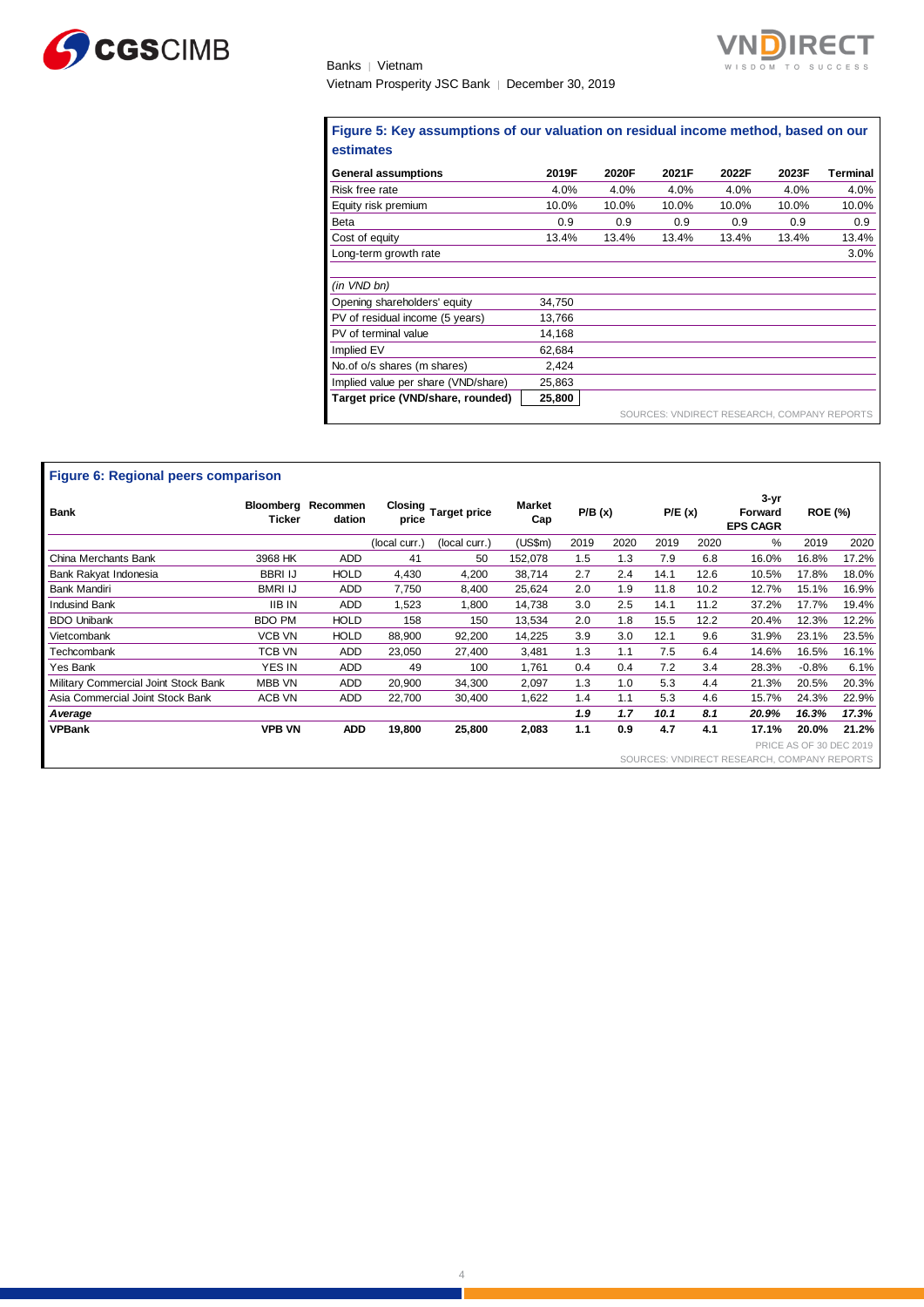



#### **BY THE NUMBERS**



#### **Profit & Loss**

| (VNDb)                                   | Dec-17A  | Dec-18A   | Dec-19F   | Dec-20F   | Dec-21F   |
|------------------------------------------|----------|-----------|-----------|-----------|-----------|
| Net Interest Income                      | 20,614   | 24,702    | 29,996    | 34,186    | 39,688    |
| Total Non-Interest Income                | 4,412    | 6.384     | 6.531     | 8,440     | 10,344    |
| <b>Operating Revenue</b>                 | 25,026   | 31,086    | 36,527    | 42,626    | 50,032    |
| <b>Total Non-Interest Expenses</b>       | (8,895)  | (10, 634) | (12, 419) | (14,493)  | (17,011)  |
| <b>Pre-provision Operating Profit</b>    | 16,131   | 20,452    | 24.108    | 28,133    | 33,021    |
| <b>Total Provision Charges</b>           | (8,001)  | (11, 253) | (14, 464) | (15, 561) | (18, 343) |
| <b>Operating Profit After Provisions</b> | 8,130    | 9,199     | 9,643     | 12,573    | 14,678    |
| Pretax Income/(Loss) from Assoc.         | $\Omega$ | $\Omega$  | $\Omega$  | $\Omega$  | 0         |
| <b>Operating EBIT (incl Associates)</b>  | 8,130    | 9,199     | 9,643     | 12,573    | 14,678    |
| Non-Operating Income/(Expense)           | $\Omega$ | ∩         | $\Omega$  | ∩         |           |
| Profit Before Tax (pre-El)               | 8,130    | 9,199     | 9,643     | 12,573    | 14,678    |
| <b>Exceptional Items</b>                 |          |           |           |           |           |
| <b>Pre-tax Profit</b>                    | 8,130    | 9,199     | 9,643     | 12,573    | 14,678    |
| Taxation                                 | (1,689)  | (1,843)   | (1,932)   | (2,519)   | (2,941)   |
| Consolidation Adjustments & Others       |          |           |           |           |           |
| Exceptional Income - post-tax            |          |           |           |           |           |
| <b>Profit After Tax</b>                  | 6,441    | 7,356     | 7,711     | 10,054    | 11,737    |
| Minority Interests                       |          |           |           |           |           |
| Pref. & Special Div                      | $\Omega$ | $\Omega$  | 0         | $\Omega$  | $\Omega$  |
| FX And Other Adj.                        | $\Omega$ | $\Omega$  | $\Omega$  | $\Omega$  | $\Omega$  |
| <b>Net Profit</b>                        | 6,441    | 7,356     | 7,711     | 10,054    | 11,737    |
| <b>Recurring Net Profit</b>              | 6,294    | 7.356     | 7,711     | 10.054    | 11,737    |

#### **Balance Sheet Employment**

|                                  | Dec-17A | Dec-18A | Dec-19F | Dec-20F | Dec-21F |
|----------------------------------|---------|---------|---------|---------|---------|
| Gross Loans/Cust Deposits        | 137%    | 130%    | 129%    | 127%    | 124%    |
| Avg Loans/Avg Deposits           | 127%    | 133%    | 129%    | 128%    | 125%    |
| Avg Liquid Assets/Avg Assets     | 30.4%   | 27.8%   | 25.2%   | 23.6%   | 22.7%   |
| Avg Liquid Assets/Avg IEAs       | 32.3%   | 29.4%   | 26.6%   | 24.8%   | 23.7%   |
| Net Cust Loans/Assets            | 64.6%   | 67.6%   | 70.1%   | 71.4%   | 72.6%   |
| Net Cust Loans/Broad Deposits    | 75.5%   | 79.8%   | 83.6%   | 84.5%   | 85.3%   |
| Equity & Provns/Gross Cust Loans | 18.0%   | 17.3%   | 18.3%   | 19.4%   | 20.2%   |
| Asset Risk Weighting             | 86%     | 97%     | 103%    | 109%    | 112%    |
| Provision Charge/Avg Cust Loans  | 4.89%   | 5.56%   | 6.03%   | 5.59%   | 5.69%   |
| Provision Charge/Avg Assets      | 3.16%   | 3.74%   | 4.23%   | 4.03%   | 4.17%   |
| Total Write Offs/Average Assets  | 2.74%   | 3.61%   | 3.92%   | 3.85%   | 4.07%   |

SOURCES: VNDIRECT RESEARCH, COMPANY REPORTS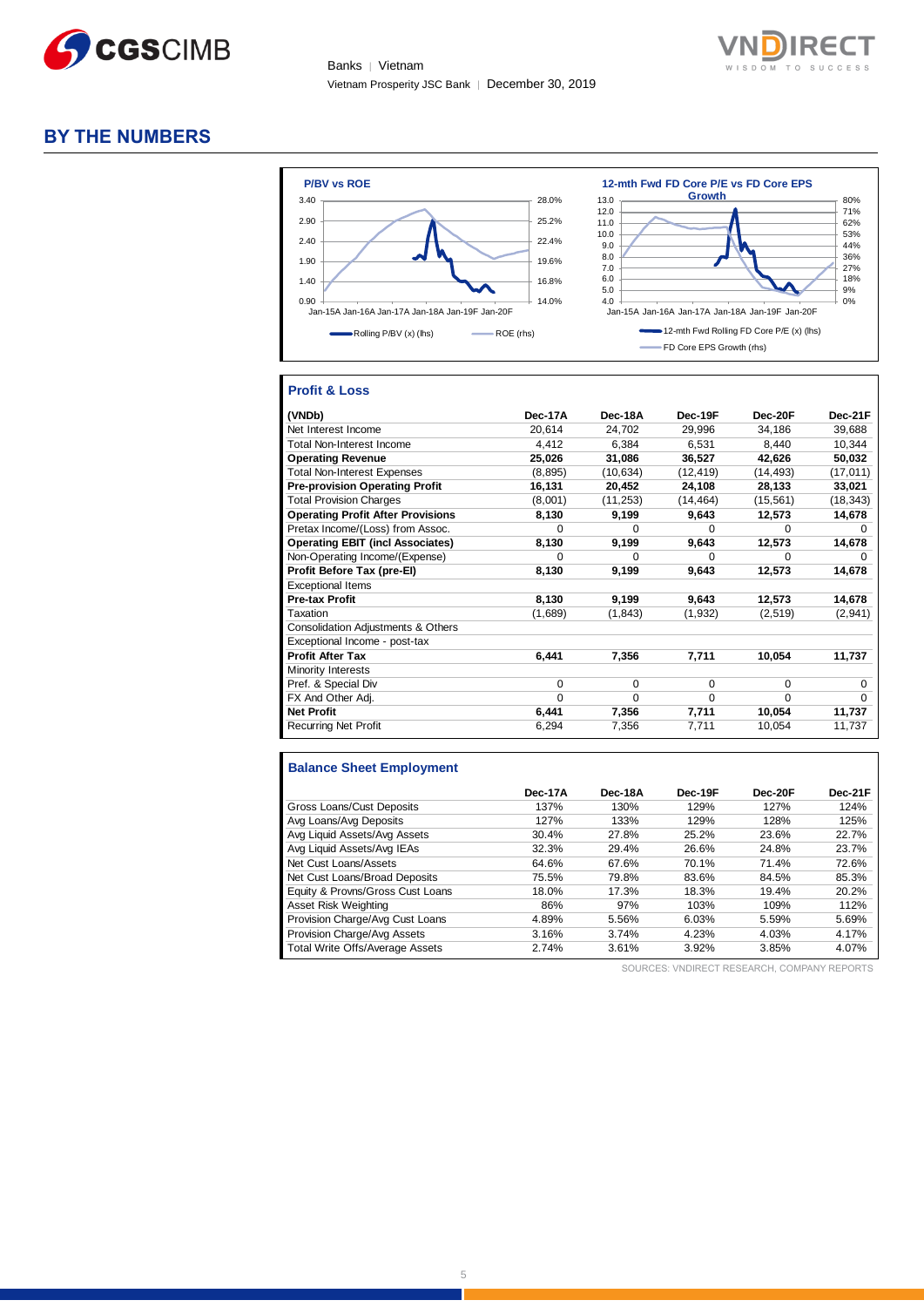

Banks | Vietnam Vietnam Prosperity JSC Bank │ December 30, 2019



#### **BY THE NUMBERS… cont'd**

| <b>Balance Sheet</b>                          |          |          |         |         |         |
|-----------------------------------------------|----------|----------|---------|---------|---------|
| (VNDb)                                        | Dec-17A  | Dec-18A  | Dec-19F | Dec-20F | Dec-21F |
| <b>Total Gross Loans</b>                      | 206,647  | 249.362  | 283,603 | 326,792 | 377,283 |
| Liquid Assets & Invst. (Current)              | 54.983   | 56.129   | 58.847  | 64.732  | 71,205  |
| Other Int. Earning Assets                     |          |          |         |         |         |
| <b>Total Gross Int. Earning Assets</b>        | 261,630  | 305,491  | 342,450 | 391,524 | 448,488 |
| <b>Total Provisions/Loan Loss Reserve</b>     | (3, 147) | (3, 567) | (4,609) | (5,314) | (5,776) |
| <b>Total Net Interest Earning Assets</b>      | 258.483  | 301,924  | 337,841 | 386,210 | 442,712 |
| <b>Intangible Assets</b>                      | 351      | 578      | 618     | 661     | 707     |
| Other Non-Interest Earning Assets             | 16.345   | 18.934   | 20.259  | 21.678  | 23,195  |
| <b>Total Non-Interest Earning Assets</b>      | 16,695   | 19,512   | 20,877  | 22,339  | 23,902  |
| <b>Cash And Marketable Securities</b>         | 2,574    | 1,855    | 1,985   | 2.124   | 2,273   |
| Long-term Investments                         | O        | 0        | U       | 0       | 0       |
| <b>Total Assets</b>                           | 277,752  | 323,291  | 360,704 | 410.673 | 468,888 |
| <b>Customer Interest-Bearing Liabilities</b>  | 199.655  | 219.509  | 257,130 | 299.995 | 350.376 |
| <b>Bank Deposits</b>                          | 38,064   | 54,231   | 45.572  | 47,189  | 48,888  |
| Interest Bearing Liabilities: Others          | 515      | 4.130    | 4.165   | 4.239   | 4.314   |
| <b>Total Interest-Bearing Liabilities</b>     | 238.235  | 277.870  | 306.867 | 351.423 | 403.578 |
| Bank's Liabilities Under Acceptances          |          |          |         |         |         |
| <b>Total Non-Interest Bearing Liabilities</b> | 9,822    | 10.671   | 11.376  | 6.736   | 1,058   |
| <b>Total Liabilities</b>                      | 248,057  | 288,541  | 318,243 | 358,158 | 404,636 |
| <b>Shareholders' Equity</b>                   | 29,696   | 34,750   | 42,461  | 52,515  | 64,252  |
| Minority Interests                            | O        | 0        | U       | 0       | 0       |
| <b>Total Equity</b>                           | 29,696   | 34,750   | 42,461  | 52,515  | 64,252  |

#### **Key Ratios**

|                                          | Dec-17A   | Dec-18A   | Dec-19F   | Dec-20F   | Dec-21F   |
|------------------------------------------|-----------|-----------|-----------|-----------|-----------|
| <b>Total Income Growth</b>               | 48.4%     | 24.2%     | 17.5%     | 16.7%     | 17.4%     |
| <b>Operating Profit Growth</b>           | 57.5%     | 26.8%     | 17.9%     | 16.7%     | 17.4%     |
| Pretax Profit Growth                     | 64.9%     | 13.1%     | 4.8%      | 30.4%     | 16.7%     |
| Net Interest To Total Income             | 82.4%     | 79.5%     | 82.1%     | 80.2%     | 79.3%     |
| Cost Of Funds                            | 6.11%     | 6.04%     | 5.92%     | 6.17%     | 6.31%     |
| Return On Interest Earning Assets        | 14.3%     | 14.2%     | 14.6%     | 14.9%     | 15.1%     |
| Net Interest Spread                      | 8.20%     | 8.17%     | 8.68%     | 8.68%     | 8.81%     |
| Net Interest Margin (Avg Deposits)       | 16.0%     | 16.2%     | 16.2%     | 15.7%     | 15.4%     |
| Net Interest Margin (Avg RWA)            | 10.1%     | 8.9%      | 8.7%      | 8.3%      | 8.2%      |
| Provisions to Pre Prov. Operating Profit | 49.6%     | 55.0%     | 60.0%     | 55.3%     | 55.6%     |
| Interest Return On Average Assets        | 8.14%     | 8.22%     | 8.77%     | 8.86%     | 9.02%     |
| <b>Effective Tax Rate</b>                | 20.8%     | 20.0%     | 20.0%     | 20.0%     | 20.0%     |
| Net Dividend Payout Ratio                | <b>NA</b> | <b>NA</b> | <b>NA</b> | <b>NA</b> | <b>NA</b> |
| Return On Average Assets                 | 2.54%     | 2.45%     | 2.25%     | 2.61%     | 2.67%     |

#### **Key Drivers**

|                                | Dec-17A | Dec-18A | Dec-19F  | Dec-20F  | Dec-21F  |
|--------------------------------|---------|---------|----------|----------|----------|
| Loan Growth (%)                | 26.3%   | 21.5%   | 16.0%    | 16.0%    | 16.0%    |
| Net Interest Margin (%)        | 8.6%    | 8.7%    | 9.3%     | 9.3%     | 9.4%     |
| Non Interest Income Growth (%) | 160.1%  | 44.7%   | 2.3%     | 29.2%    | 22.6%    |
| Cost-income Ratio (%)          | 35.5%   | 34.2%   | 34.0%    | 34.0%    | 34.0%    |
| Net NPL Ratio (%)              | $-6.2%$ | $-9.5%$ | $-12.9%$ | $-15.9%$ | $-18.6%$ |
| Loan Loss Reserve (%)          | 50.8%   | 45.9%   | 52.8%    | 53.6%    | 51.2%    |
| GP Ratio (%)                   | 1.0%    | 0.9%    | 1.0%     | 1.0%     | 0.9%     |
| Tier 1 Ratio (%)               | 12.4%   | 11.0%   | 11.3%    | 11.7%    | 12.2%    |
| Total CAR (%)                  | 14.6%   | 11.9%   | 12.1%    | 12.0%    | 12.4%    |
| Deposit Growth (%)             | 7.9%    | 27.9%   | 16.8%    | 18.3%    | 18.3%    |
| Loan-deposit Ratio (%)         | 134.4%  | 127.8%  | 126.8%   | 124.3%   | 121.9%   |
| Gross NPL Ratio (%)            | 3.4%    | 3.5%    | 3.4%     | 3.3%     | 3.3%     |
| Fee Income Growth (%)          | 71.4%   | 10.3%   | 85.0%    | 5.0%     | 5.0%     |

SOURCES: VNDIRECT RESEARCH, COMPANY REPORTS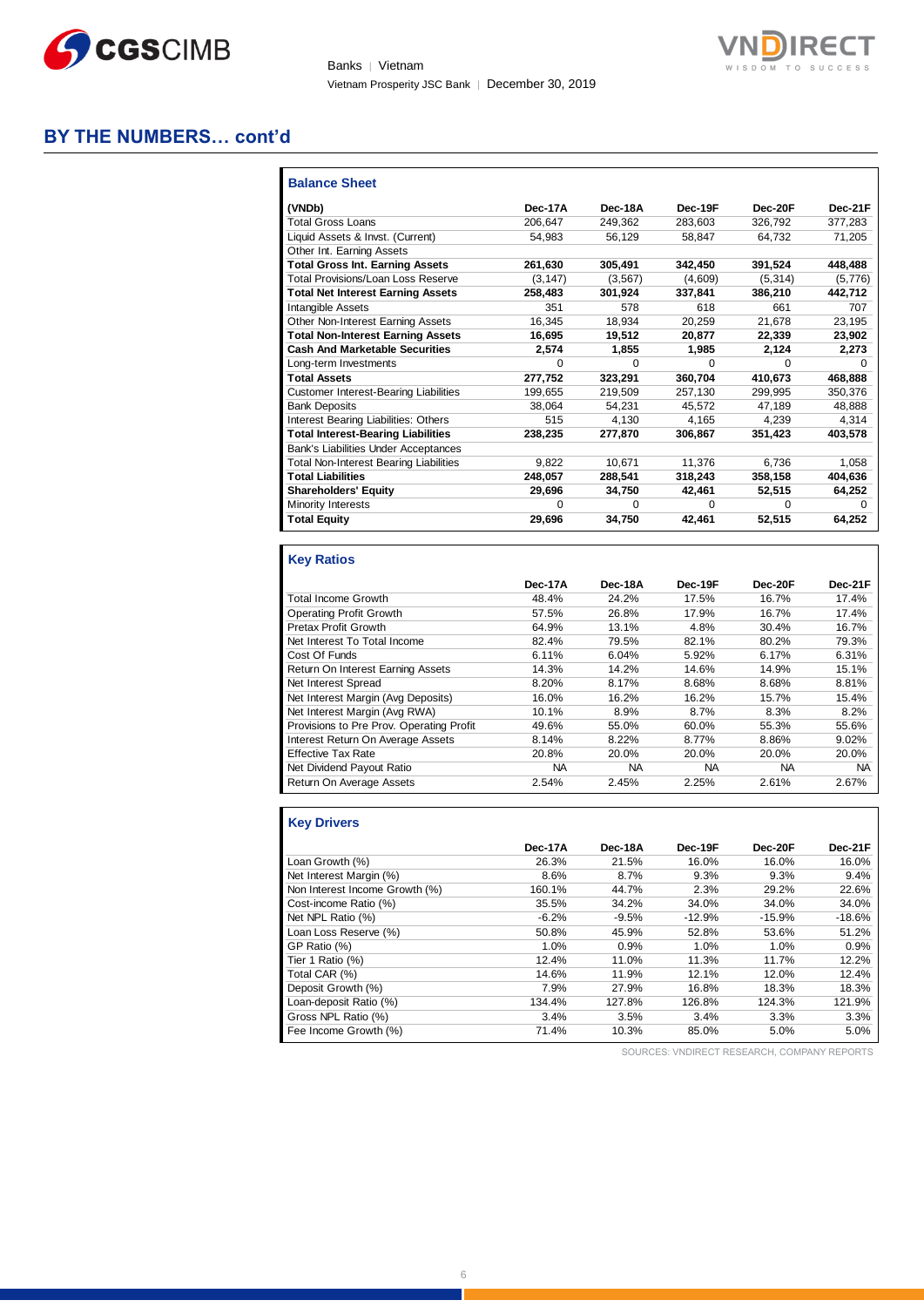



#### **DISCLAIMER**

The content of this report (including the views and opinions expressed therein, and the information comprised therein) has been prepared by and belongs to VNDIRECT Securities Corporation, and is distributed by CGS-CIMB pursuant to an arrangement between VNDIRECT Securities Corporation and CGS-CIMB. VNDIRECT Securities Corporation is not an affiliate of CGS-CIMB.

This report is not directed to, or intended for distribution to or use by, any person or entity who is a citizen or resident of or located in any locality, state, country or other jurisdiction where such distribution, publication, availability or use would be contrary to law or regulation.

By accepting this report, the recipient hereof represents and warrants that he is entitled to receive such report in accordance with the restrictions set forth below and agrees to be bound by the limitations contained herein (including the "Restrictions on Distributions" set out below). Any failure to comply with these limitations may constitute a violation of law. This publication is being supplied to you strictly on the basis that it will remain confidential. No part of this report may be (i) copied, photocopied, duplicated, stored or reproduced in any form by any means or (ii) redistributed or passed on, directly or indirectly, to any other person in whole or in part, for any purpose without the prior written consent of CGS-CIMB.

The information contained in this research report is prepared from data believed to be correct and reliable at the time of issue of this report.

VNDIRECT Securities Corporation may or may not issue regular reports on the subject matter of this report at any frequency and may cease to do so or change the periodicity of reports at any time. Neither VNDIRECT Securities Corporation nor CGS-CIMB is under any obligation to update this report in the event of a material change to the information contained in this report. Neither VNDIRECT Securities Corporation nor CGS-CIMB has any and will accept any, obligation to (i) check or ensure that the contents of this report remain current, reliable or relevant, (ii) ensure that the content of this report constitutes all the information a prospective investor may require, (iii) ensure the adequacy, accuracy, completeness, reliability or fairness of any views, opinions and information, and accordingly, VNDIRECT Securities Corporation, CGS-CIMB and their respective affiliates and related persons including China Galaxy International Financial Holdings Limited ("CGIFHL") and CIMB Group Sdn. Bhd. ("CIMBG") and their respective related corporations (and their respective directors, associates, connected persons and/or employees) shall not be liable in any manner whatsoever for any consequences (including but not limited to any direct, indirect or consequential losses, loss of profits and damages) of any reliance thereon or usage thereof. In particular, VNDIRECT Securities Corporation and CGS-CIMB disclaim all responsibility and liability for the views and opinions set out in this report.

Unless otherwise specified, this report is based upon reasonable sources. Such sources will, unless otherwise specified, for market data, be market data and prices available from the main stock exchange or market where the relevant security is listed, or, where appropriate, any other market. Information on the accounts and business of company(ies) will generally be based on published statements of the company(ies), information disseminated by regulatory information services, other publicly available information and information resulting from our research. Whilst every effort is made to ensure that statements of facts made in this report are accurate, all estimates, projections, forecasts, expressions of opinion and other subjective judgments contained in this report are based on assumptions considered to be reasonable as of the date of the document in which they are contained and must not be construed as a representation that the matters referred to therein will occur. Past performance is not a reliable indicator of future performance. The value of investments may go down as well as up and those investing may, depending on the investments in question, lose more than the initial investment. No report shall constitute an offer or an invitation by or on behalf of CGS-CIMB or VNDIRECT Securities Corporation, or their respective affiliates (including CGIFHL, CIMBG and their respective related corporations) to any person to buy or sell any investments.

CGS-CIMB and/or VNDIRECT Securities Corporation and/or their respective affiliates and related corporations (including CGIFHL, CIMBG and their respective related corporations), their respective directors, associates, connected parties and/or employees may own or have positions in securities of the company(ies) covered in this research report or any securities related thereto and may from time to time add to or dispose of, or may be materially interested in, any such securities. Further, CGS-CIMB and/or VNDIRECT Securities Corporation, and/or their respective affiliates and their respective related corporations (including CGIFHL, CIMBG and their respective related corporations) do and seek to do business with the company(ies) covered in this research report and may from time to time act as market maker or have assumed an underwriting commitment in securities of such company(ies), may sell them to or buy them from customers on a principal basis and may also perform or seek to perform significant investment banking, advisory, underwriting or placement services for or relating to such company(ies) as well as solicit such investment, advisory or other services from any entity mentioned in this report.

CGS-CIMBand/or VNDIRECT Securities Corporation and/or their respective affiliates (including CGIFHL, CIMBG and their respective related corporations) may enter into an agreement with the company(ies) covered in this report relating to the production of research reports. CGS-CIMB and/or VNDIRECT Securities Corporation may disclose the contents of this report to the company(ies) covered by it and may have amended the contents of this report following such disclosure.

The analyst responsible for the production of this report hereby certifies that the views expressed herein accurately and exclusively reflect his or her personal views and opinions about any and all of the issuers or securities analysed in this report and were prepared independently and autonomously. No part of the compensation of the analyst(s) was, is, or will be directly or indirectly related to the inclusion of specific recommendations(s) or view(s) in this report. The analyst(s) who prepared this research report is prohibited from receiving any compensation, incentive or bonus based on specific investment banking transactions or for providing a specific recommendation for, or view of, a particular company. Information barriers and other arrangements may be established where necessary to prevent conflicts of interests arising. However, the analyst(s) may receive compensation that is based on his/their coverage of company(ies) in the performance of his/their duties or the performance of his/their recommendations and the research personnel involved in the preparation of this report may also participate in the solicitation of the businesses as described above. In reviewing this research report, an investor should be aware that any or all of the foregoing, among other things, may give rise to real or potential conflicts of interest. Additional information is, subject to the duties of confidentiality, available on request.

The term "VNDIRECT Securities Corporation" shall, unless the context otherwise requires, mean VNDIRECT Securities Corporation and its affiliates, subsidiaries and related companies. The term "CGS-CIMB" shall denote, where appropriate, the relevant entity distributing or disseminating the report in the particular jurisdiction referenced below, or, in every other case except as otherwise stated herein, CGS-CIMB Securities International Pte. Ltd. and its affiliates, subsidiaries and related corporations.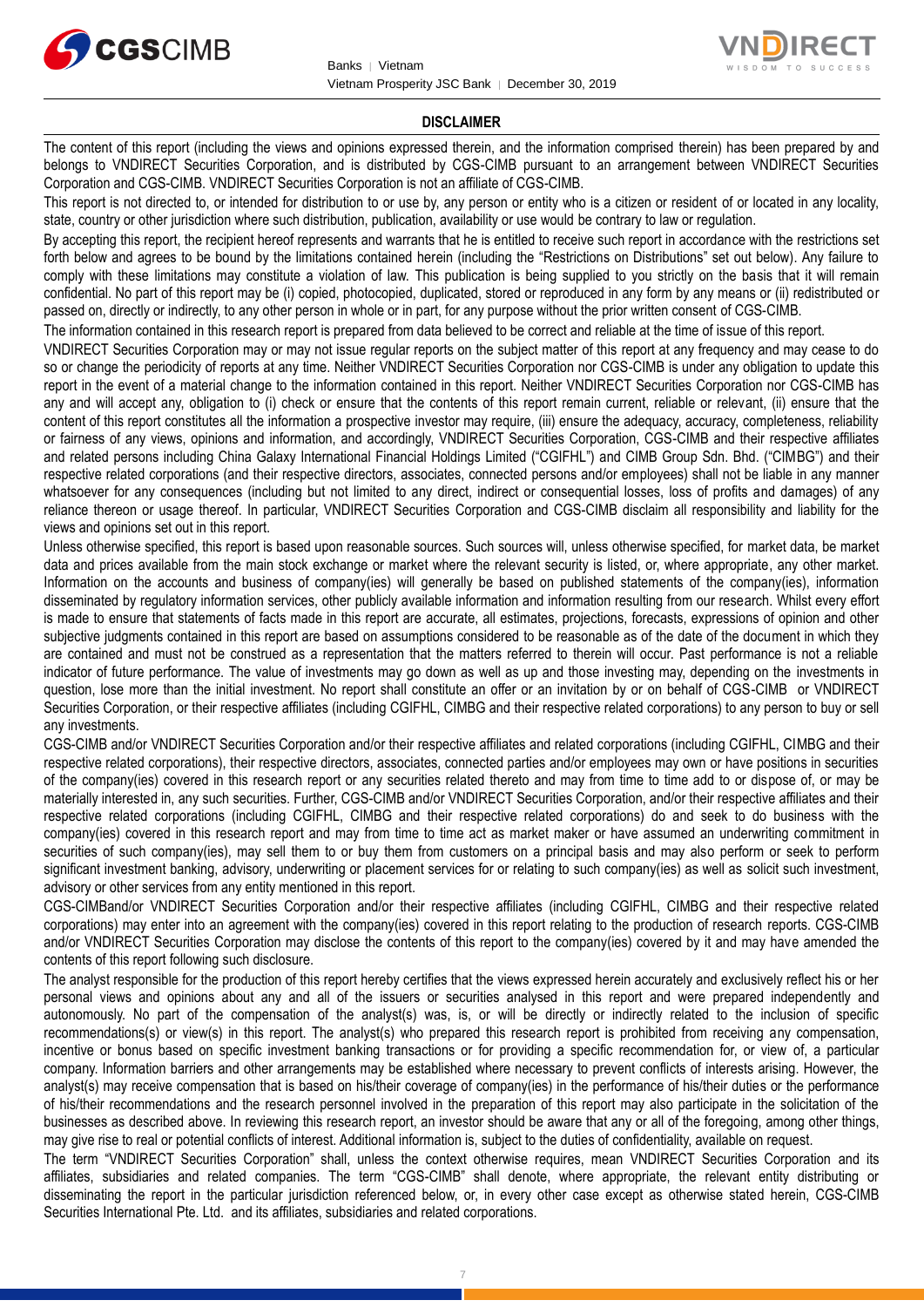



| <b>CGS-CIMB</b> |                                                                                   |                                                                 |
|-----------------|-----------------------------------------------------------------------------------|-----------------------------------------------------------------|
| Country         | <b>CGS-CIMB Entity</b>                                                            | <b>Regulated by</b>                                             |
| Hong Kong       | CGS-CIMB Securities (Hong Kong) Limited                                           | Securities and Futures Commission Hong Kong                     |
| India           | CGS-CIMB Securities (India) Private Limited                                       | Securities and Exchange Board of India (SEBI)                   |
| Indonesia       | PT CGS-CIMB Sekuritas Indonesia                                                   | Financial Services Authority of Indonesia                       |
| Malaysia        | CGS-CIMB Securities Sdn. Bhd. (formerly known<br>as Jupiter Securities Sdn. Bhd.) | Securities Commission Malaysia                                  |
| Singapore       | CGS-CIMB Research Pte. Ltd.                                                       | Monetary Authority of Singapore                                 |
| South Korea     | CGS-CIMB Securities (Hong Kong) Limited,<br>Korea Branch                          | Financial Services Commission and Financial Supervisory Service |
| Thailand        | CGS-CIMB Securities (Thailand) Co. Ltd.                                           | Securities and Exchange Commission Thailand                     |

(i) As of November 30, 2019 VNDIRECT Securities Corporation has a proprietary position in the securities (which may include but not limited to shares, warrants, call warrants and/or any other derivatives) in the following company or companies covered or recommended in this report:  $(a)$  -

(ii) As of December 30, 2019, the analyst(s) who prepared this report, and the associate(s), has / have an interest in the securities (which may include but not limited to shares, warrants, call warrants and/or any other derivatives) in the following company or companies covered or recommended in this report:

 $(a)$ .

This report does not purport to contain all the information that a prospective investor may require. CGS-CIMB, VNDIRECT Securities Corporation and their respective affiliates (including CGIFHL, CIMBG and their related corporations) do not make any guarantee, representation or warranty, express or implied, as to the adequacy, accuracy, completeness, reliability or fairness of any such information and opinion contained in this report. None of CGS-CIMB, VNDIRECT Securities Corporation and their respective affiliates and related persons (including CGIFHL, CIMBG and their related corporations) shall be liable in any manner whatsoever for any consequences (including but not limited to any direct, indirect or consequential losses, loss of profits and damages) of any reliance thereon or usage thereof.

This report is general in nature and has been prepared for information purposes only. It is intended for circulation amongst CGS-CIMB's and its affiliates' (including CGIFHL's, CIMBG's and their respective related corporations') clients generally and does not have regard to the specific investment objectives, financial situation and the particular needs of any specific person who may receive this report. The information and opinions in this report are not and should not be construed or considered as an offer, recommendation or solicitation to buy or sell the subject securities, related investments or other financial instruments or any derivative instrument, or any rights pertaining thereto.

Investors are advised to make their own independent evaluation of the information contained in this research report, consider their own individual investment objectives, financial situation and particular needs and consult their own professional and financial advisers as to the legal, business, financial, tax and other aspects before participating in any transaction in respect of the securities of company(ies) covered in this research report. The securities of such company(ies) may not be eligible for sale in all jurisdictions or to all categories of investors.

#### Restrictions on Distributions

**Australia:** Despite anything in this report to the contrary, this research is issued by VNDIRECT Securities Corporation and provided in Australia by CGS-CIMB Securities (Singapore) Pte. Ltd. and CGS-CIMB Securities (Hong Kong) Limited. This research is only available in Australia to persons who are "wholesale clients" (within the meaning of the Corporations Act 2001 (Cth) and is supplied solely for the use of such wholesale clients and shall not be distributed or passed on to any other person. You represent and warrant that if you are in Australia, you are a "wholesale client". This research is of a general nature only and has been prepared without taking into account the objectives, financial situation or needs of the individual recipient. CGS-CIMB Securities (Singapore) Pte. Ltd. and CGS-CIMB Securities (Hong Kong) Limited do not hold, and are not required to hold an Australian financial services license. CGS-CIMB Securities (Singapore) Pte. Ltd. and CGS-CIMB Securities (Hong Kong) Limited rely on "passporting" exemptions for entities appropriately licensed by the Monetary Authority of Singapore (under ASIC Class Order 03/1102) and the Securities and Futures Commission in Hong Kong (under ASIC Class Order 03/1103).

**Canada:** This research report has not been prepared in accordance with the disclosure requirements of Dealer Member Rule 3400 – Research Restrictions and Disclosure Requirements of the Investment Industry Regulatory Organization of Canada. For any research report distributed by CIBC, further disclosures related to CIBC conflicts of interest can be found at https://researchcentral.cibcwm.com.

**China:** For the purpose of this report, the People's Republic of China ("PRC") does not include the Hong Kong Special Administrative Region, the Macau Special Administrative Region or Taiwan. The distributor of this report has not been approved or licensed by the China Securities Regulatory Commission or any other relevant regulatory authority or governmental agency in the PRC. This report contains only marketing information. The distribution of this report is not an offer to buy or sell to any person within or outside PRC or a solicitation to any person within or outside of PRC to buy or sell any instruments described herein. This report is being issued outside the PRC to a limited number of institutional investors and may not be provided to any person other than the original recipient and may not be reproduced or used for any other purpose.

**France:** Only qualified investors within the meaning of French law shall have access to this report. This report shall not be considered as an offer to subscribe to, or used in connection with, any offer for subscription or sale or marketing or direct or indirect distribution of financial instruments and it is not intended as a solicitation for the purchase of any financial instrument.

**Germany:** This report is only directed at persons who are professional investors as defined in sec 31a(2) of the German Securities Trading Act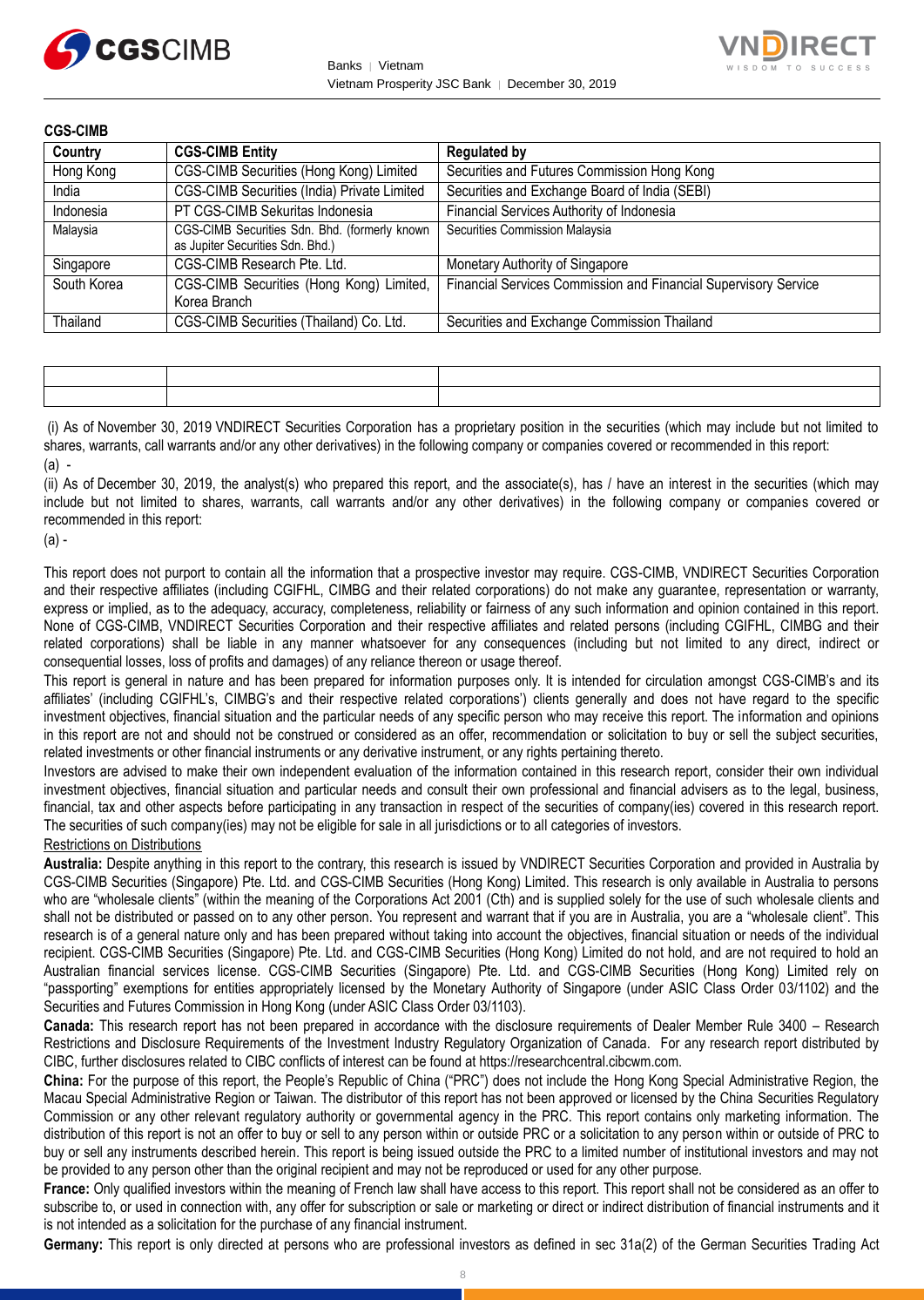



(WpHG). This publication constitutes research of a non-binding nature on the market situation and the investment instruments cited here at the time of the publication of the information.

The current prices/yields in this issue are based upon closing prices from Bloomberg as of the day preceding publication. Please note that neither the German Federal Financial Supervisory Agency (BaFin), nor any other supervisory authority exercises any control over the content of this report.

**Hong Kong:** This report is issued by VNDIRECT Securities Corporation and distributed in Hong Kong by CGS-CIMB Securities (Hong Kong) Limited ("CHK") which is licensed in Hong Kong by the Securities and Futures Commission for Type 1 (dealing in securities), Type 4 (advising on securities) and Type 6 (advising on corporate finance) activities. Any investors wishing to purchase or otherwise deal in the securities covered in this report should contact the Head of Sales at CGS-CIMB Securities (Hong Kong) Limited. The views and opinions in this research report are of VNDIRECT Securities Corporation as of the date hereof and are subject to change. If the Financial Services and Markets Act of the United Kingdom or the rules of the Financial Conduct Authority apply to a recipient, our obligations owed to such recipient therein are unaffected. CHK has no obligation to update the opinion or the information in this research report.

CHK does not make a market on other securities mentioned in the report.

#### **India:**

This report is issued by VNDIRECT Securities Corporation and distributed in India by CGS-CIMB Securities (India) Private Limited ("CGS-CIMB India"). CGS-CIMB India is a subsidiary of CGS-CIMB Securities International Pte. Ltd. which in turn is a 50:50 joint venture company of CGIFHL and CIMBG. The details of the members of the group of companies of CGS-CIMB can be found at www.cgs-cimb.com, CGIFHL at www.chinastock.com.hk/en/ACG/ContactUs/index.aspx and CIMBG at www.cimb.com/en/who-we-are.html. CGS-CIMB India is registered with the National Stock Exchange of India Limited and BSE Limited as a trading and clearing member (Merchant Banking Number: INM000012037) under the Securities and Exchange Board of India (Stock Brokers and Sub-Brokers) Regulations, 1992. In accordance with the provisions of Regulation 4(g) of the Securities and Exchange Board of India (Investment Advisers) Regulations, 2013, CGS-CIMB India is not required to seek registration with the Securities and Exchange Board of India ("SEBI") as an Investment Adviser. CGS-CIMB India is registered with SEBI (SEBI Registration Number: INZ000157134) as a Research Analyst (INH000000669) pursuant to the SEBI (Research Analysts) Regulations, 2014 ("Regulations").

This report does not take into account the particular investment objectives, financial situations, or needs of the recipients. It is not intended for and does not deal with prohibitions on investment due to law/jurisdiction issues etc. which may exist for certain persons/entities. Recipients should rely on their own investigations and take their own professional advice before investment.

The report is not a "prospectus" as defined under Indian Law, including the Companies Act, 2013, and is not, and shall not be, approved by, or filed or registered with, any Indian regulator, including any Registrar of Companies in India, SEBI, any Indian stock exchange, or the Reserve Bank of India. No offer, or invitation to offer, or solicitation of subscription with respect to any such securities listed or proposed to be listed in India is being made, or intended to be made, to the public, or to any member or section of the public in India, through or pursuant to this report.

The research analysts, strategists or economists principally responsible for the preparation of this research report are segregated from the other activities of CGS-CIMB India and they have received compensation based upon various factors, including quality, accuracy and value of research, firm profitability or revenues, client feedback and competitive factors. Research analysts', strategists' or economists' compensation is not linked to investment banking or capital markets transactions performed or proposed to be performed by CGS-CIMB India or its affiliates.

CGS-CIMB India does not have actual / beneficial ownership of 1% or more securities of the subject company in this research report, at the end of the month immediately preceding the date of publication of this research report. However, since affiliates of CGS-CIMB India are engaged in the financial services business, they might have in their normal course of business financial interests or actual / beneficial ownership of one per cent or more in various companies including the subject company in this research report.

CGS-CIMB India or its associates, may: (a) from time to time, have long or short position in, and buy or sell the securities of the subject company in this research report; or (b) be engaged in any other transaction involving such securities and earn brokerage or other compensation or act as a market maker in the financial instruments of the subject company in this research report or act as an advisor or lender/borrower to such company or may have any other potential conflict of interests with respect to any recommendation and other related information and opinions.

CGS-CIMB India, its associates and the analyst engaged in preparation of this research report have not received any compensation for investment banking, merchant banking or brokerage services from the subject company mentioned in the research report in the past 12 months.

CGS-CIMB India, its associates and the analyst engaged in preparation of this research report have not managed or co-managed public offering of securities for the subject company mentioned in the research report in the past 12 months. The analyst from CGS-CIMB India engaged in preparation of this research report or his/her relative (a) do not have any financial interests in the subject company mentioned in this research report; (b) do not own 1% or more of the equity securities of the subject company mentioned in the research report as of the last day of the month preceding the publication of the research report; (c) do not have any material conflict of interest at the time of publication of the research report.

**Indonesia:** This report is issued by VNDIRECT Securities Corporation and distributed by PT CGS-CIMB Sekuritas Indonesia ("CGS-CIMB Indonesia"). The views and opinions in this research report are not our own but of VNDIRECT Securities Corporation as of the date hereof and are subject to change. CGS-CIMB Indonesia has no obligation to update the opinion or the information in this research report. This report is for private circulation only to clients of CGS-CIMB Indonesia. Neither this report nor any copy hereof may be distributed in Indonesia or to any Indonesian citizens wherever they are domiciled or to Indonesian residents except in compliance with applicable Indonesian capital market laws and regulations.

This research report is not an offer of securities in Indonesia. The securities referred to in this research report have not been registered with the Financial Services Authority (Otoritas Jasa Keuangan) pursuant to relevant capital market laws and regulations, and may not be offered or sold within the territory of the Republic of Indonesia or to Indonesian citizens through a public offering or in circumstances which constitute an offer within the meaning of the Indonesian capital market law and regulations.

**Ireland:** CGS-CIMB is not an investment firm authorised in the Republic of Ireland and no part of this document should be construed as CGS-CIMB acting as, or otherwise claiming or representing to be, an investment firm authorised in the Republic of Ireland.

**Malaysia:** This report is issued by VNDIRECT Securities Corporation and distributed in Malaysia by CGS-CIMB Securities Sdn. Bhd. (formerly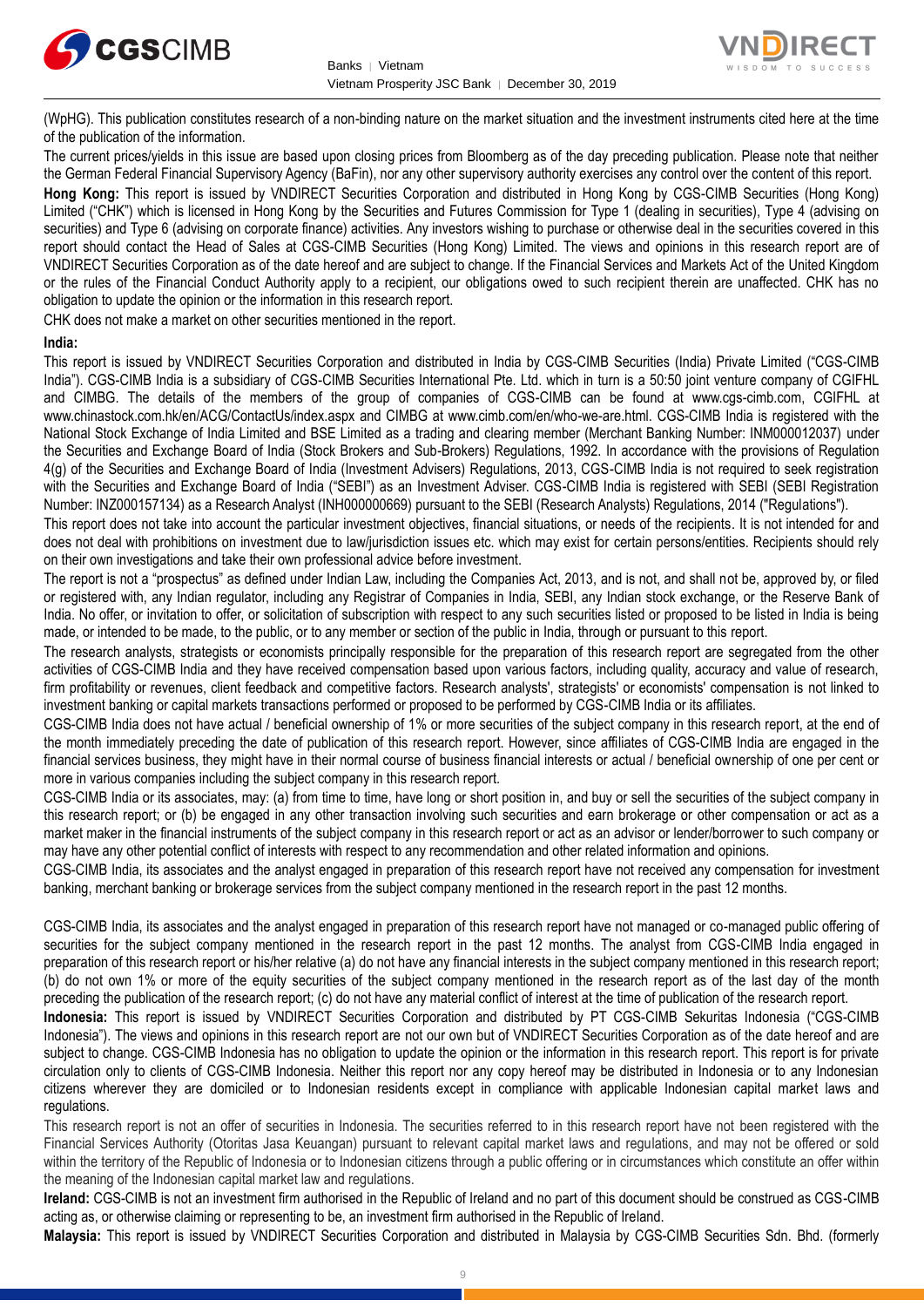



known as Jupiter Securities Sdn. Bhd.) ("CGS-CIMB Malaysia") solely for the benefit of and for the exclusive use of our clients. Recipients of this report are to contact CGS-CIMB Malaysia, at 29th Floor Menara CIMB No. 1 Jalan Stesen Sentral 2, Kuala Lumpur Sentral 50470 Kuala Lumpur, Malaysia, in respect of any matters arising from or in connection with this report. CGS-CIMB Malaysia has no obligation to update, revise or reaffirm the opinion or the information in this research report after the date of this report.

**New Zealand:** In New Zealand, this report is for distribution only to persons who are wholesale clients pursuant to section 5C of the Financial Advisers Act 2008.

**Singapore:** This report is issued by VNDIRECT Securities Corporation and distributed by CGS-CIMB Research Pte Ltd ("CGS-CIMBR"). CGS-CIMBR is a financial adviser licensed under the Financial Advisers Act, Cap 110 ("FAA") for advising on investment products, by issuing or promulgating research analyses or research reports, whether in electronic, print or other form. Accordingly CGS-CIMBR is a subject to the applicable rules under the FAA unless it is able to avail itself to any prescribed exemptions.

Recipients of this report are to contact CGS-CIMB Research Pte Ltd, 50 Raffles Place, #16-02 Singapore Land Tower, Singapore in respect of any matters arising from, or in connection with this report. CGS-CIMBR has no obligation to update the opinion or the information in this research report. This publication is strictly confidential and is for private circulation only. If you have not been sent this report by CGS-CIMBR directly, you may not rely, use or disclose to anyone else this report or its contents.

If the recipient of this research report is not an accredited investor, expert investor or institutional investor, CGS-CIMBR accepts legal responsibility for the contents of the report without any disclaimer limiting or otherwise curtailing such legal responsibility. If the recipient is an accredited investor, expert investor or institutional investor, the recipient is deemed to acknowledge that CGS-CIMBR is exempt from certain requirements under the FAA and its attendant regulations, and as such, is exempt from complying with the following :

(a) Section 25 of the FAA (obligation to disclose product information);

(b) Section 27 (duty not to make recommendation with respect to any investment product without having a reasonable basis where you may be reasonably expected to rely on the recommendation) of the FAA;

(c) MAS Notice on Information to Clients and Product Information Disclosure [Notice No. FAA-N03];

(d) MAS Notice on Recommendation on Investment Products [Notice No. FAA-N16];

(e) Section 36 (obligation on disclosure of interest in securities), and

(f) any other laws, regulations, notices, directive, guidelines, circulars and practice notes which are relates to the above, to the extent permitted by applicable laws, as may be amended from time to time, and any other laws, regulations, notices, directive, guidelines, circulars, and practice notes as we may notify you from time to time. In addition, the recipient who is an accredited investor, expert investor or institutional investor acknowledges that a CGS-CIMBR is exempt from Section 27 of the FAA, the recipient will also not be able to file a civil claim against CGS-CIMBR for any loss or damage arising from the recipient's reliance on any recommendation made by CGS-CIMBR which would otherwise be a right that is available to the recipient under Section 27 of the FAA, the recipient will also not be able to file a civil claim against CGS-CIMBR for any loss or damage arising from the recipient's reliance on any recommendation made by CGS-CIMBR which would otherwise be a right that is available to the recipient under Section 27 of the FAA.

CGS-CIMBR, its affiliates and related corporations, their directors, associates, connected parties and/or employees may own or have positions in securities of the company(ies) covered in this research report or any securities related thereto and may from time to time add to or dispose of, or may be materially interested in, any such securities. Further, CGS-CIMBR, its affiliates and its related corporations do and seek to do business with the company(ies) covered in this research report and may from time to time act as market maker or have assumed an underwriting commitment in securities of such company(ies), may sell them to or buy them from customers on a principal basis and may also perform or seek to perform significant investment banking, advisory, underwriting or placement services for or relating to such company(ies) as well as solicit such investment, advisory or other services from any entity mentioned in this report.

As of December 30, 2019,, CGS-CIMBR does not have a proprietary position in the recommended securities in this report.

CGS-CIMBR does not make a market on the securities mentioned in the report.

**South Korea:** This report is issued by VNDIRECT Securities Corporation and distributed in South Korea by CGS-CIMB Securities (Hong Kong) Limited, Korea Branch ("CGS-CIMB Korea") which is licensed as a cash equity broker, and regulated by the Financial Services Commission and Financial Supervisory Service of Korea. In South Korea, this report is for distribution only to professional investors under Article 9(5) of the Financial Investment Services and Capital Market Act of Korea ("FSCMA").

**Spain:** This document is a research report and it is addressed to institutional investors only. The research report is of a general nature and not personalised and does not constitute investment advice so, as the case may be, the recipient must seek proper advice before adopting any investment decision. This document does not constitute a public offering of securities.

CGS-CIMB is not registered with the Spanish Comision Nacional del Mercado de Valores to provide investment services.

**Sweden:** This report contains only marketing information and has not been approved by the Swedish Financial Supervisory Authority. The distribution of this report is not an offer to sell to any person in Sweden or a solicitation to any person in Sweden to buy any instruments described herein and may not be forwarded to the public in Sweden.

**Switzerland:** This report has not been prepared in accordance with the recognized self-regulatory minimal standards for research reports of banks issued by the Swiss Bankers' Association (Directives on the Independence of Financial Research).

**Thailand:** This report is issued by VNDIRECT Securities Corporation and distributed by CGS-CIMB Securities (Thailand) Co. Ltd. ("CGS-CIMB Thailand") based upon sources believed to be reliable (but their accuracy, completeness or correctness is not guaranteed). The statements or expressions of opinion herein were arrived at after due and careful consideration for use as information for investment. Such opinions are subject to change without notice and CGS-CIMB Thailand has no obligation to update the opinion or the information in this research report.

CGS-CIMB Thailand may act or acts as Market Maker, and issuer and offerer of Derivative Warrants and Structured Note which may have the following securities as its underlying securities. Investors should carefully read and study the details of the derivative warrants in the prospectus before making investment decisions.

AAV, ADVANC, AEONTS, AMATA, ANAN, AOT, AP, BANPU, BBL, BCH, BCP, BCPG, BDMS, BEAUTY, BEC, BEM, BGRIM, BH, BJC, BLAND, BPP,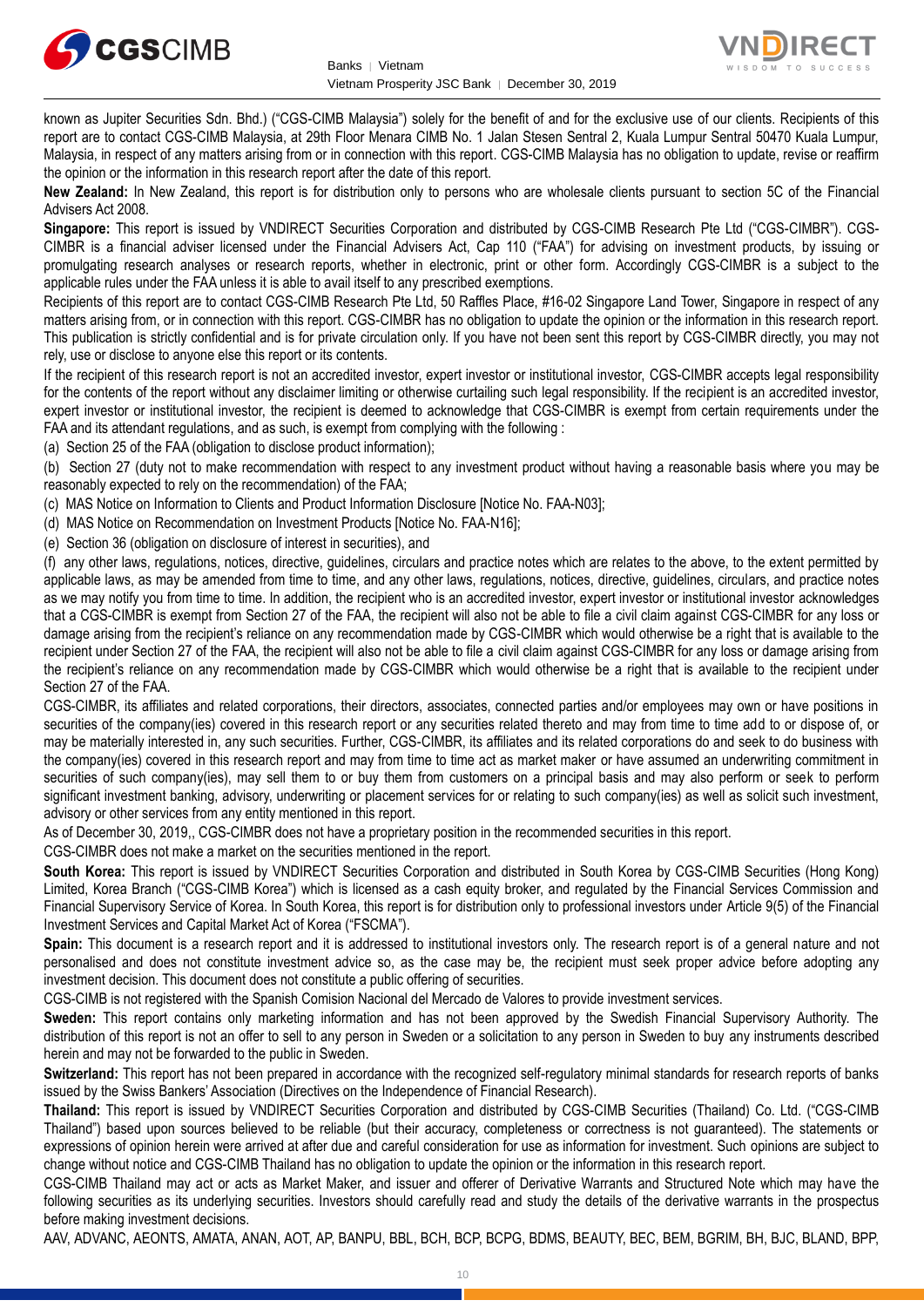



BTS, CBG, CENTEL, CHG, CK, CKP, COM7, CPALL, CPF, CPN, DELTA, DTAC, EA, EGCO, EPG, ERW, ESSO, GFPT, GLOBAL, GPSC, GULF, GUNKUL, HANA, HMPRO, INTUCH, IRPC, IVL, JAS, JMT, KBANK, KCE, KKP, KTB, KTC, LH, MAJOR, MBK, MEGA, MINT, MTC, ORI, OSP, PLANB, PRM, PSH, PSL, PTG, PTT, PTTEP, PTTGC, QH, RATCH, ROBINS, RS, SAWAD, SCB, SCC, SGP, SIRI, SPALI, SPRC, STA, STEC, SUPER, TASCO, TCAP, THAI, THANI, TISCO, TKN, TMB, TOA, TOP, TPIPP, TRUE, TTW, TU, TVO, WHA.

#### **Corporate Governance Report:**

The disclosure of the survey result of the Thai Institute of Directors Association ("IOD") regarding corporate governance is made pursuant to the policy of the Office of the Securities and Exchange Commission. The survey of the IOD is based on the information of a company listed on the Stock Exchange of Thailand and the Market for Alternative Investment disclosed to the public and able to be accessed by a general public investor. The result, therefore, is from the perspective of a third party. It is not an evaluation of operation and is not based on inside information.

The survey result is as of the date appearing in the Corporate Governance Report of Thai Listed Companies. As a result, the survey result may be changed after that date. CGS-CIMB Thailand does not confirm nor certify the accuracy of such survey result.

| <b>Score</b><br>Range: | 100<br>90     | R∩<br>ЯC<br>υu<br>vũ | $\overline{\phantom{a}}$<br>$\overline{\phantom{a}}$<br>., | $\overline{\phantom{a}}$<br>Below<br>′∪ or | N0<br>Result<br>∵ urvevس |
|------------------------|---------------|----------------------|------------------------------------------------------------|--------------------------------------------|--------------------------|
| Description:           | <br>:xcellent | Gooc<br>∨erv         | $\sim$<br>oou                                              | N/A                                        |                          |

**United Arab Emirates:** The distributor of this report has not been approved or licensed by the UAE Central Bank or any other relevant licensing authorities or governmental agencies in the United Arab Emirates. This report is strictly private and confidential and has not been reviewed by, deposited or registered with UAE Central Bank or any other licensing authority or governmental agencies in the United Arab Emirates. This report is being issued outside the United Arab Emirates to a limited number of institutional investors and must not be provided to any person other than the original recipient and may not be reproduced or used for any other purpose. Further, the information contained in this report is not intended to lead to the sale of investments under any subscription agreement or the conclusion of any other contract of whatsoever nature within the territory of the United Arab Emirates.

**United Kingdom and European Economic Area (EEA):** In the United Kingdom and European Economic Area, this material is issued by VNDIRECT Securities Corporation and is being distributed by CGS-CIMB Securities (UK) Limited ("CGS-CIMB UK"). CGS-CIMB UK is authorized and regulated by the Financial Conduct Authority and its registered office is at 27 Knightsbridge, London, SW1X7YB. The material distributed by CGS-CIMB UK has been prepared in accordance with CGS-CIMB's policies for managing conflicts of interest arising as a result of publication and distribution of this material. This material is for distribution only to, and is solely directed at, selected persons on the basis that those persons: (a) are eligible counterparties and professional clients of CGS-CIMB UK; (b) have professional experience in matters relating to investments falling within Article 19(5) of the Financial Services and Markets Act 2000 (Financial Promotion) Order 2005 (as amended, the "Order"), (c) fall within Article 49(2)(a) to (d) ("high net worth companies, unincorporated associations etc") of the Order; (d) are outside the United Kingdom subject to relevant regulation in each jurisdiction, material(all such persons together being referred to as "relevant persons"). This material is directed only at relevant persons and must not be acted on or relied on by persons who are not relevant persons. Any investment or investment activity to which this material relates is available only to relevant persons and will be engaged in only with relevant persons.

Where this material is labelled as non-independent, it does not provide an impartial or objective assessment of the subject matter and does not constitute independent "research" (cannot remove research from here under the applicable rules of the Financial Conduct Authority in the UK. Consequently, any such non-independent material will not have been prepared in accordance with legal requirements designed to promote the independence of research (cannot remove research from here) and will not subject to any prohibition on dealing ahead of the dissemination of research. Any such non-independent material must be considered as a marketing communication.

**United States:** This research report is issued by VNDIRECT Securities Corporation and distributed in the United States of America by CGS-CIMB Securities (USA) Inc, a U.S. registered broker-dealer and a related company of CGS-CIMB Securities Sdn. Bhd. (formerly known as Jupiter Securities Sdn. Bhd.), CGS-CIMB Research Pte Ltd, PT CGS-CIMB Sekuritas Indonesia, CGS-CIMB Securities (Thailand) Co. Ltd, CGS-CIMB Securities (Hong Kong) Limited and CGS-CIMB Securities (India) Private Limited, and is distributed solely to persons who qualify as "U.S. Institutional Investors" as defined in Rule 15a-6 under the Securities and Exchange Act of 1934. This communication is only for Institutional Investors whose ordinary business activities involve investing in shares, bonds, and associated securities and/or derivative securities and who have professional experience in such investments. Any person who is not a U.S. Institutional Investor or Major Institutional Investor must not rely on this communication. The delivery of this research report to any person in the United States of America is not a recommendation to effect any transactions in the securities discussed herein, or an endorsement of any opinion expressed herein. CGS-CIMB Securities (USA) Inc, is a FINRA/SIPC member and takes responsibility for the content of this report. For further information or to place an order in any of the abovementioned securities please contact a registered representative of CGS-CIMB Securities (USA) Inc.

CGS-CIMB Securities (USA) Inc. does not make a market on other securities mentioned in the report.

CGS-CIMB Securities (USA) Inc. has not managed or co-managed a public offering of any of the securities mentioned in the past 12 months.

CGS-CIMB Securities (USA) Inc. has not received compensation for investment banking services from any of the company mentioned in the past 12 months.

CGS-CIMB Securities (USA) Inc. neither expects to receive nor intends to seek compensation for investment banking services from any of the company mentioned within the next 3 months.

**Other jurisdictions:** In any other jurisdictions, except if otherwise restricted by laws or regulations, this report is only for distribution to professional, institutional or sophisticated investors as defined in the laws and regulations of such jurisdictions.

| Distribution of stock ratings and investment banking clients for quarter ended on 30 September 2019 |                         |                                |  |
|-----------------------------------------------------------------------------------------------------|-------------------------|--------------------------------|--|
| 777 companies under coverage for quarter ended on 30 September 2019                                 |                         |                                |  |
|                                                                                                     | Rating Distribution (%) | Investment Banking clients (%) |  |
| Add                                                                                                 | 58.8%                   | 0.9%                           |  |
| Hold                                                                                                | 26.3%                   | $0.0\%$                        |  |
| Reduce                                                                                              | 14.9%                   | $0.1\%$                        |  |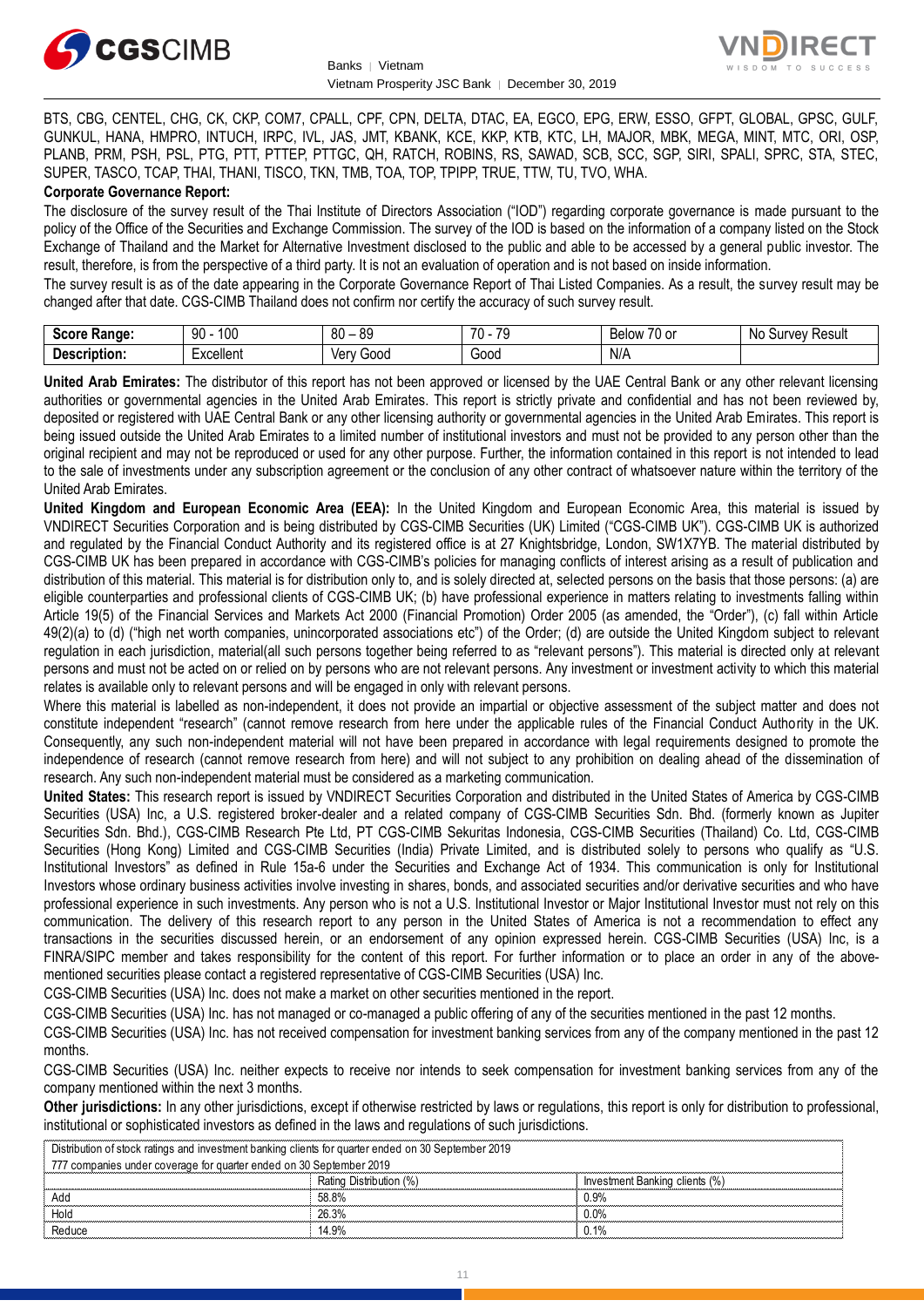

Banks | Vietnam Vietnam Prosperity JSC Bank │ December 30, 2019



#### **Spitzer Chart for stock being researched ( 2 year data )**



Price Close

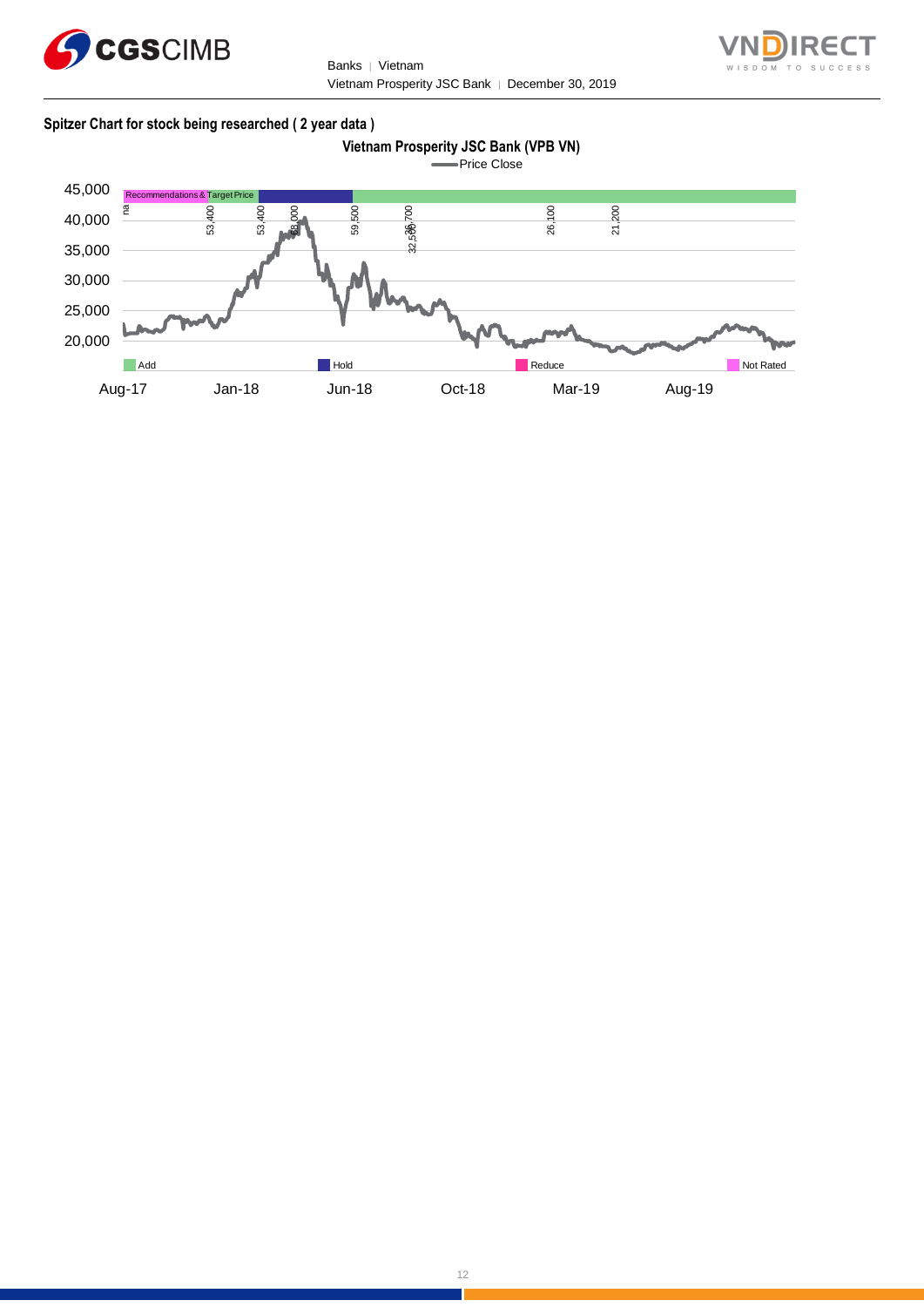



#### **Corporate Governance Report of Thai Listed Companies (CGR). CG Rating by the Thai Institute of Directors Association (Thai IOD) in 2018, Anti-Corruption 2018**

**ADVANC** – Excellent, Certified, **AEONTS** – Good, n/a, **AH** – Very Good, n/a, **AMATA** – Excellent, Declared, **ANAN** – Excellent, Declared, **AOT** – Excellent, Declared, **AP** – Excellent, Certified, **ASP** – Very Good, Certified, **BANPU** – Excellent, Certified, **BAY** – Excellent, Certified, **BBL** – Very Good, Certified, **BCH** – Good, Certified, **BCP** - Excellent, Certified, **BCPG** – Excellent, Certified, **BEM** – Very Good, n/a, **BDMS** – Very Good, n/a, **BEAUTY** – Good, n/a, **BEC** – Very Good, n/a, , **BGRIM** – Very Good, Declared, **BH** - Good, n/a, **BJC** – Very Good, Declared, **BJCHI** – Very Good, Certified, **BLA** – Very Good, Certified, **BPP** – Very Good, Declared, **BR** - Good, Declared, **BTS** - Excellent, Certified, **CBG** – Very Good, n/a, **CCET** – Good, n/a, **CENTEL** – Very Good, Certified, **CHG** – Very Good, Declared, **CK** – Excellent, n/a, **COL** – Excellent, Declared, **CPALL** – Very Good, Certified, **CPF** – Excellent, Certified, **CPN** - Excellent, Certified, **DELTA** - Excellent, n/a, **DEMCO** – Excellent, Certified, **DDD** – Very Good, Declared, **DIF** – not available, n/a, **DREIT** – not available, n/a, **DTAC** – Excellent, Certified, **EA** – Excellent, n/a, **ECL** – Very Good, Certified, **EGCO** - Excellent, Certified, **EPG** – Very Good, n/a, **ERW** – Very Good, n/a, **GFPT** - Excellent, Certified, **GGC** – Excellent, Certified, **GLOBAL** – Very Good, n/a, **GLOW** – Very Good, Certified, **GPSC** – Excellent, Certified, **GULF** – Very Good, n/a, **GUNKUL** – Excellent, Certified, **HANA** - Excellent, Certified, **HMPRO** - Excellent, Certified, **HREIT** - Excellent, Certified **ICHI** – Excellent, Declared, **HUMAN** – not available, n/a, **III** – Good, n/a, **INTUCH** - Excellent, Certified, **IRPC** – Excellent, Certified, **ITD**\* – Very Good, n/a, **IVL** - Excellent, Certified, **JASIF** – not available, n/a, **JWD** – Very Good, n/a, **KBANK** - Excellent, Certified, **KCE** - Excellent, Certified, **KKP** – Excellent, Certified, **KSL** – Excellent, Certified, **KTB** - Excellent, Certified, **KTC** – Excellent, Certified, **LH** - Very Good, n/a, **LPN** – Excellent, Certified, **M** – Very Good, Certified, **MACO** – Very Good, n/a, **MAJOR** – Very Good, n/a, **MAKRO** – Excellent, Declared, **MALEE** – Very Good, Certified, **MC** – Very Good, Certified, **MCOT** – Excellent, Certified, **MEGA** – Very Good, n/a, **MINT** - Excellent, Certified, **MTC** – Excellent, Declared, **NETBAY** – Good, n/a, **OSP** – not available, n/a,**PLANB** – Excellent, Declared, **PLAT** – Very Good, Certified, **PR9** – not available, n/a, **PSH** – Excellent, Certified, **PSTC** – Good, Certified, **PTT** - Excellent, Certified, **PTTEP** - Excellent, Certified, **PTTGC** - Excellent, Certified, **QH** – Excellent, Certified, **RATCH** – Excellent, Certified, **ROBINS** – Excellent, Certified, **RS** – Very Good, n/a, **RSP** – not available, n/a, **S** – Very Good, n/a, **SAMART** - Excellent, n/a, **SAPPE** – Very Good, Declared, **SAT** – Excellent, Certified, **SAWAD** – Very Good, n/a, **SC** – Excellent, Declared, **SCB** - Excellent, Certified, **SCC** – Excellent, Certified, **SCN** – Very Good, Certified, **SF** – Good, n/a, **SIRI** – Very Good, Certified, **SPA** - Good, n/a, **SPALI** - Excellent, n/a, **SPRC** – Excellent, Certified, **STA** – Very Good, Certified, **STEC** – Excellent, n/a, **SVI** – Excellent, Certified, **SYNEX** – Very Good, Declared, **TASCO** – Excellent, Certified, **TCAP** – Excellent, Certified, **THANI** – Excellent, Certified, **TIPCO** – Very Good, Certified, **TISCO** - Excellent, Certified, **TKN** – Very Good, Declared, **TMB** - Excellent, Certified, **TNR** – Very Good, Declared, **TOP** - Excellent, Certified, **TPCH** – Good, n/a, **TPIPP** – Good, n/a, **TRUE** – Excellent, Certified, **TU** – Excellent, Certified, **TVO** – Very Good, Declared, **UNIQ** – Good, n/a, **VGI** – Excellent, Certified, **WHA** – Excellent, Certified, **WHART** – not available, n/a, **WICE** – Very Good, Certified, **WORK** – Good, n/a. **Companies participating in Thailand's Private Sector Collective Action Coalition Against Corruption programme (Thai CAC) under Thai Institute of Directors (as of** 

**August 31, 2018) are categorized into:** - Companies that have declared their intention to join CAC, and

- Companies certified by CAC

\* The company, its director or management had been reportedly accused for breaching proper corporate governance such as violation of the SEC's regulations or charged with corruption.

#### **RECOMMENDATION FRAMEWORK**

| <u>INLUUMIMENDALIUN LIVAMEMUNIN</u> |                                                                                                                                                                                                                                                                   |
|-------------------------------------|-------------------------------------------------------------------------------------------------------------------------------------------------------------------------------------------------------------------------------------------------------------------|
| <b>Stock Ratings</b>                | Definition:                                                                                                                                                                                                                                                       |
| Add                                 | The stock's total return is expected to reach 15% or higher over the next 12 months.                                                                                                                                                                              |
| Hold                                | The stock's total return is expected to be between negative 10% and positive 15% over the next 12 months.                                                                                                                                                         |
| Reduce                              | The stock's total return is expected to fall below negative 10% over the next 12 months.                                                                                                                                                                          |
|                                     | The total expected return of a stock is defined as the sum of the:(i) percentage difference between the target price and the current price and (ii)<br>the forward net dividend yields of the stock. Stock price targets have an investment horizon of 12 months. |
| <b>Sector Ratings</b>               | Definition:                                                                                                                                                                                                                                                       |
| Overweight                          | An Overweight rating means stocks in the sector have, on a market cap-weighted basis, a positive absolute<br>recommendation.                                                                                                                                      |
| Neutral                             | A Neutral rating means stocks in the sector have, on a market cap-weighted basis, a neutral absolute recommendation.                                                                                                                                              |
| Underweight                         | An Underweight rating means stocks in the sector have, on a market cap-weighted basis, a negative absolute<br>recommendation.                                                                                                                                     |
| <b>Country Ratings</b>              | Definition:                                                                                                                                                                                                                                                       |
| Overweight                          | An Overweight rating means investors should be positioned with an above-market weight in this country relative to<br>benchmark.                                                                                                                                   |
| <b>Neutral</b>                      | A Neutral rating means investors should be positioned with a neutral weight in this country relative to benchmark.                                                                                                                                                |

Underweight An Underweight rating means investors should be positioned with a below-market weight in this country relative to benchmark.

**Hien Tran Khanh – Deputy Head of Research** Email: [hien.trankhanh@vndirect.com.vn](mailto:hien.trankhanh@vndirect.com.vn)